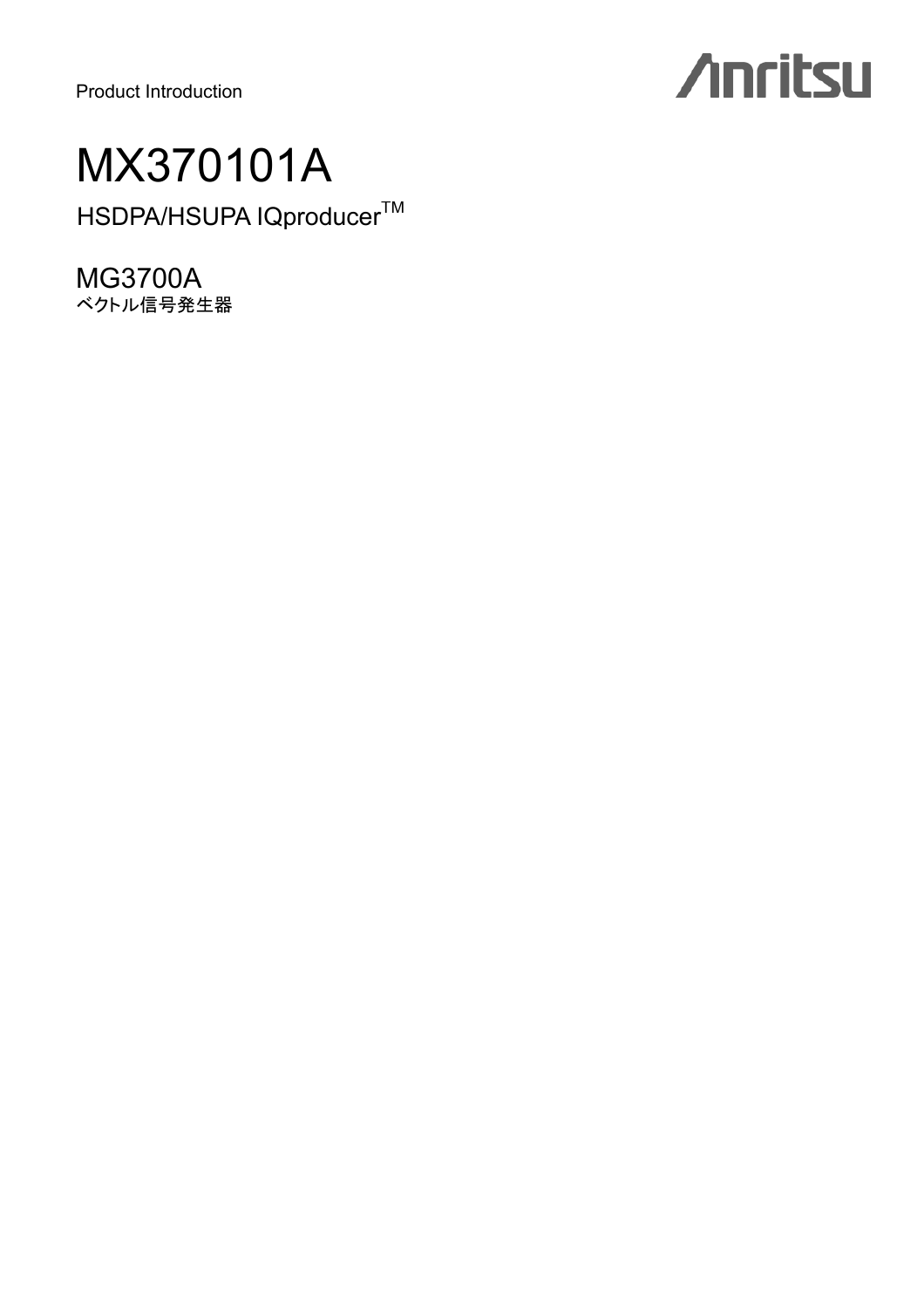**MG3700A** ベクトル信号発生器 用

## **MX370101A HSDPA/HSUPA IQproducerTM** 製品紹介



**Version 5.00**

アンリツ株式会社



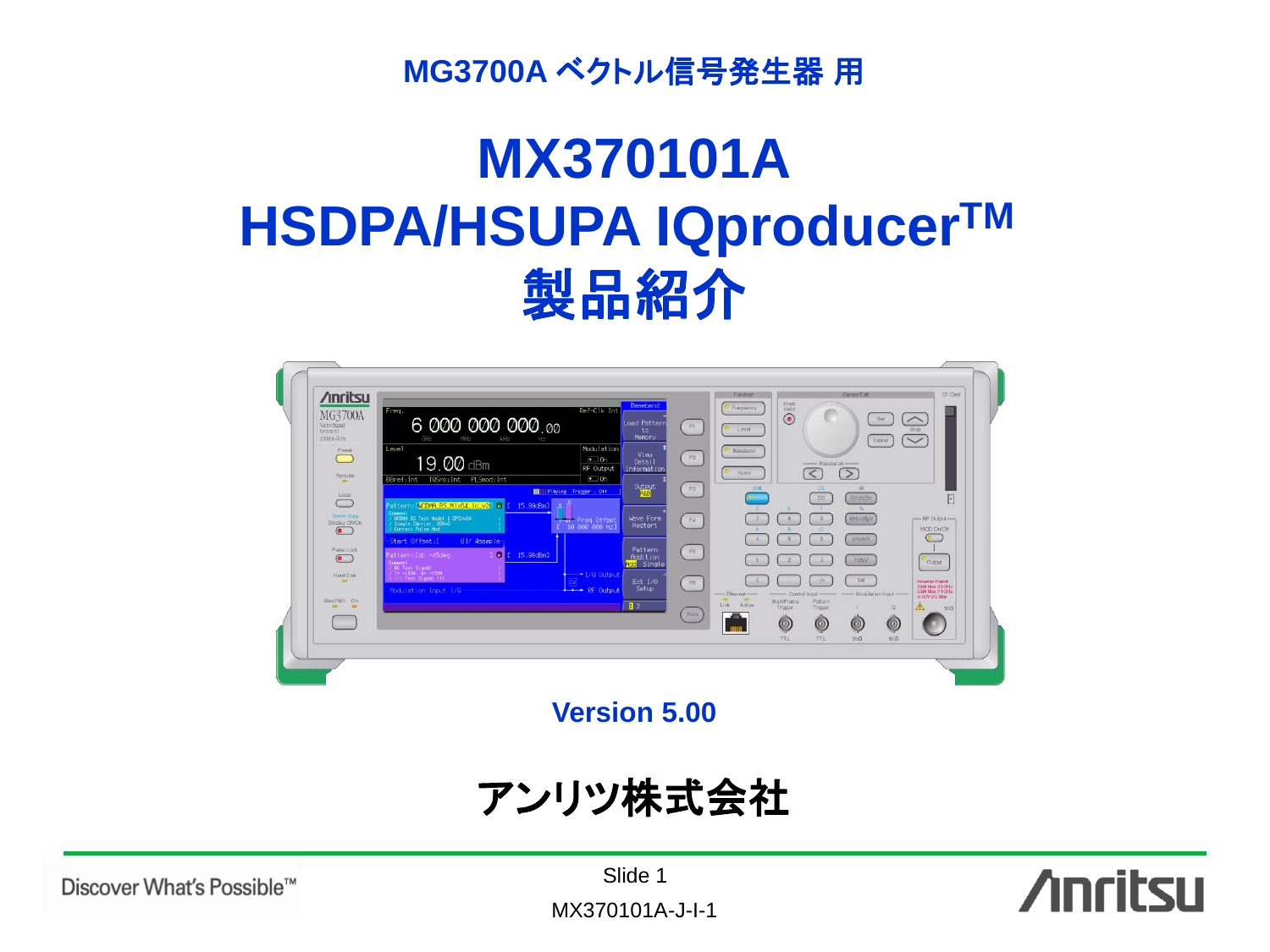オーダリングインフォメーション

| 形名·記号          | 品<br>名                              | 備<br>考                   |                                               |
|----------------|-------------------------------------|--------------------------|-----------------------------------------------|
| 一本 体一          |                                     |                          |                                               |
| <b>MG3700A</b> | ベクトル信号発生器                           |                          | 必須                                            |
| ーオプションー        |                                     |                          |                                               |
| MG3700A-002    | メカニカルアッテネータ                         | 標準の電子式アッテネータをメカ          |                                               |
|                |                                     | ニカルアッテネータに置換え            |                                               |
| MG3700A-011    | 上限周波数6 GHz                          | 標準の周波数範囲250 kHz~3        |                                               |
|                |                                     | GHzを250 kHz~6 GHzに拡張     |                                               |
| MG3700A-021    | ARBメモリ拡張512 Mサンプル                   | 標準のARBメモリサイズ128          | 推奨 メモリ内の波形パターンは瞬時に切り替えること                     |
|                |                                     | Msamples/channel x 2を256 | ができます。いくつもの波形パターンを切り替え                        |
|                |                                     | Msamples/channel × 2に拡張  | てで評価をおこなう際には容量が大きいほど効<br>率的です。                |
| MG3700A-031    | 高速BER測定機能                           | 標準内蔵のBER測定機能をアッ          |                                               |
|                |                                     | プグレード                    |                                               |
| ーソフトウェアー       | (IQproducer システム用ライセンス)             |                          |                                               |
| MX370101A      | <b>HSDPA/HSUPA IQproducer</b>       |                          | 必須                                            |
| 一応用部品一         |                                     |                          |                                               |
| <b>W2495AW</b> | MG3700A 取扱説明書                       | 冊子                       | 推奨 取扱説明書は各ソフトウェアのCDにPDFで保存                    |
| <b>W2496AW</b> | MG3700A IQproducer 取扱説明書            | 冊子                       | されています。冊子が必要な場合にこちらをご                         |
| <b>W2539AW</b> | MG3700A 標準波形パターン取扱説                 | 冊子                       | 利用ください。                                       |
|                | 明書                                  |                          |                                               |
| W2503AW        | MX370101A HSDPA/HUSPA               | 冊子                       |                                               |
|                | IQproducer 取扱説明書                    |                          |                                               |
| J1261D         | シールド付きイーサネットケーブル                    | クロス, 3 m                 | 推奨 PCとMG3700Aを直接LANで接続する場合には<br>クロスケーブルが必要です。 |
| Z0777          | 標準波形パターンアップグレードキット  最新の標準波形パターンのDVD |                          |                                               |
|                |                                     | セット                      |                                               |
| G0141          | <b>HDD ASSY</b>                     | 内蔵HDD破損時の交換用HDD          |                                               |
| J1277          | IQ出力変換アダプタ                          | 本体のIQ出力コネクタ(D-sub)を      | 推奨 MG3700A背面のIQ出力コネクタはD-Subです。                |
|                |                                     | BNCに変換するケーブル             | BNCに変換するためにこれが必要です。                           |

Discover What's Possible™

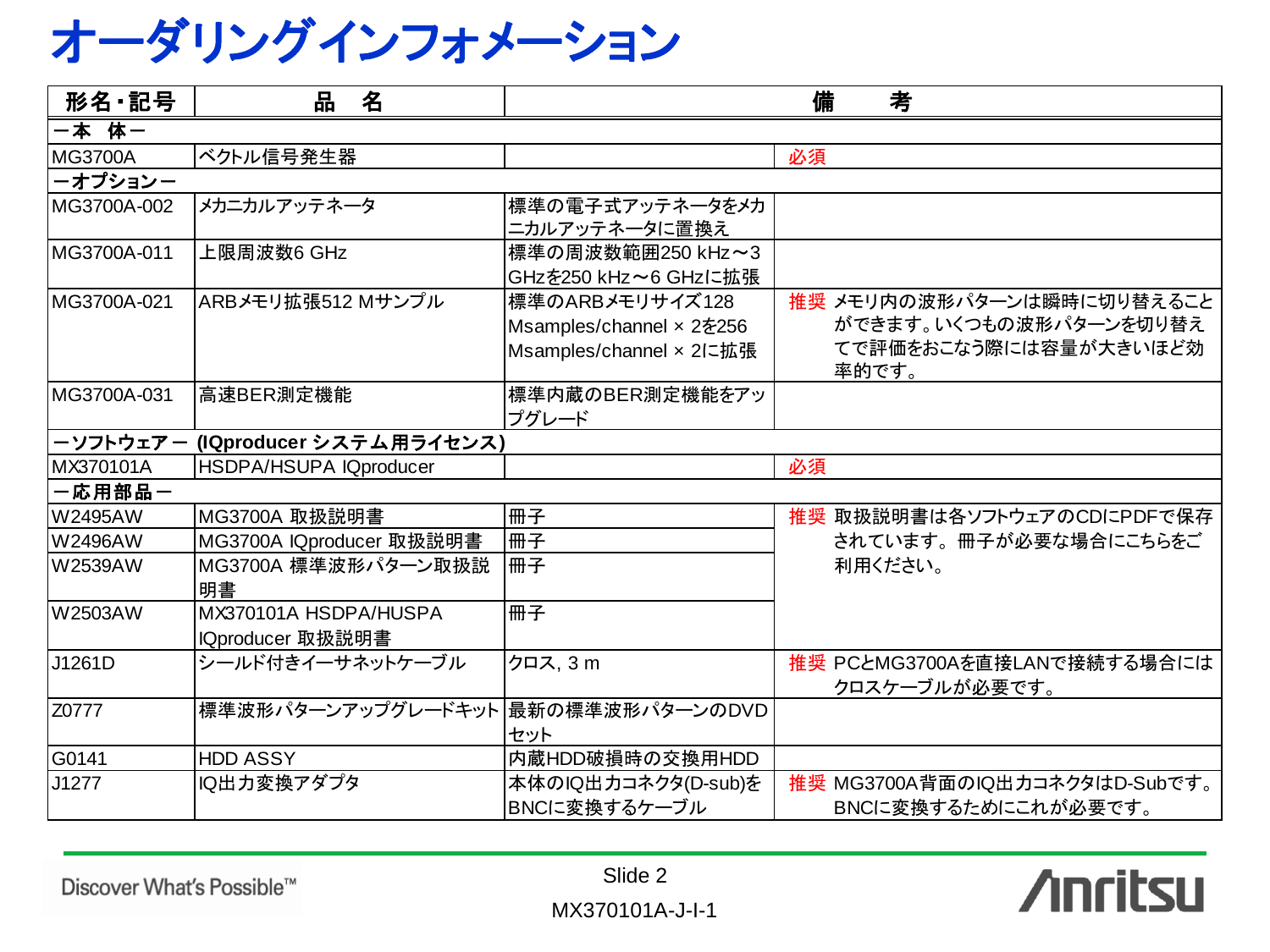### **HSDPA/HSUPA IQproducer**とは**?**

**MX370101A HSDPA/HSUPA IQproducer™**は、**3GPP HSDPA/HSUPA(Uplink, Downlink)**方式に沿ったパラメータ設定および波形パターン生成をおこなうためのグラフィカル ユーザインタフェースを備えた**PC**アプリケーションソフトウェアです。生成された波形パターンは 、**MG3700A**ベクトル信号発生器にダウンロードし、**MG3700A**内蔵の任意波形発生機能を用い て**HSDPA/HSUPA**変調のベースバンド信号および**RF**信号を出力することができます。また、 **HS-PDSCH, HS-DPCCH**に関して**TS25.212**で規定されるパラメータを設定することができます 。送信プロセスを自由に変更することで、様々な状態の信号を作成できます。

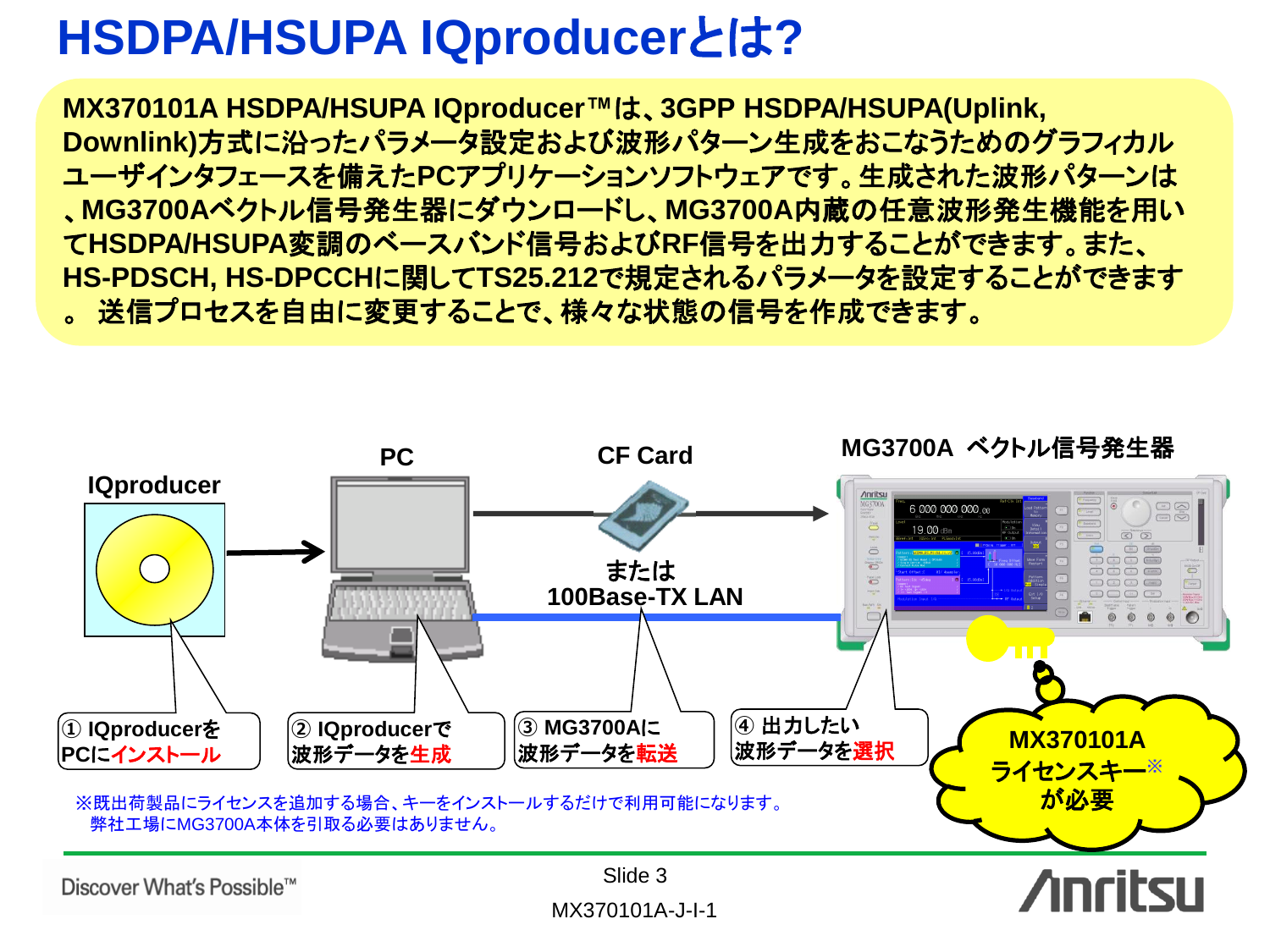### **HSDPA/HSUPA IQproducer**とは**?**

**HSDPA/HSUPA IQproducer**は、規格に沿った**Downlink, Uplink**の様々なパラメータ設定を おこない、**MG3700A**用波形パターンを生成できる**PC**ソフトウェアです。 設定可能なチャネル等は下記のとおりです。 また、**HSDPA/HSUPA IQproducer**の波形パターンサイズは大きいので、メモリ拡張オ プション**(MG3700A-021)**を推奨いたします。

#### **Downlink**

**Scrambling Code**

チャネル**(CPICH, P-CCPCH, P-SCH, S-SCH, PICH, DPCH, OCNS, HS-SCCH1 ~ 4, HS-PDSCH1 ~ 4)**

◆DPCHのデータ FFND



#### **Uplink**

**Scrambling Code**

チャネル**(UL-DPCCH, UL-DPDCH, HS-DPCCH, DPCH, E-DPCCH, E-DPDCH)**

◆DPCHのデータ **IPN9 PN9fix** PN15fix 16bitRepeat

#### <mark>◆MX3701xxAで波形パターンを生成 → 本体にライセンス必要</mark>

PC上ではフリーで動作するので、波形パターンを生成するところまでお試しいただけます。ただし、「本体に」ライセンスがない と波形パターンを認識しませんので信号出力できません。

**EDA**ツール**(C**言語**, MATLAB, Microwave Office**など**)**で波形パターンを生成 ライセンス不要

Slide 4



MX370101A-J-I-1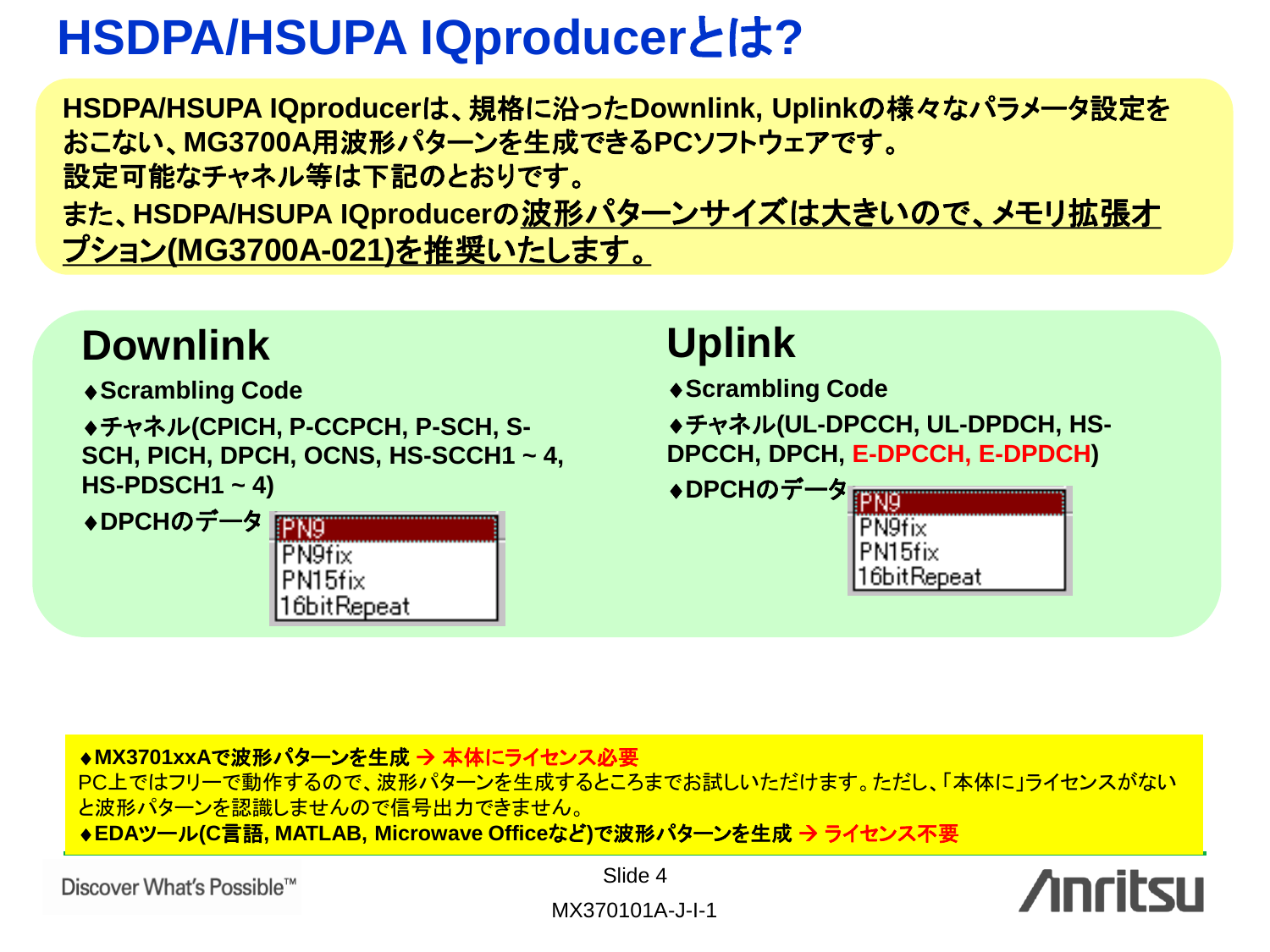操作イメージ

**接続** Slide. 6 **IQproducerの起動 Slide. 7 IQproducer メイン画面 Slide. 7** パラメータ編集 **Slide. 8 - 20 波形生成 Slide. 21** 波形パターン転送 **Slide. 22 - 23** その他**:** パラメータの保存・呼出 **Slide. 24**



Discover What's Possible™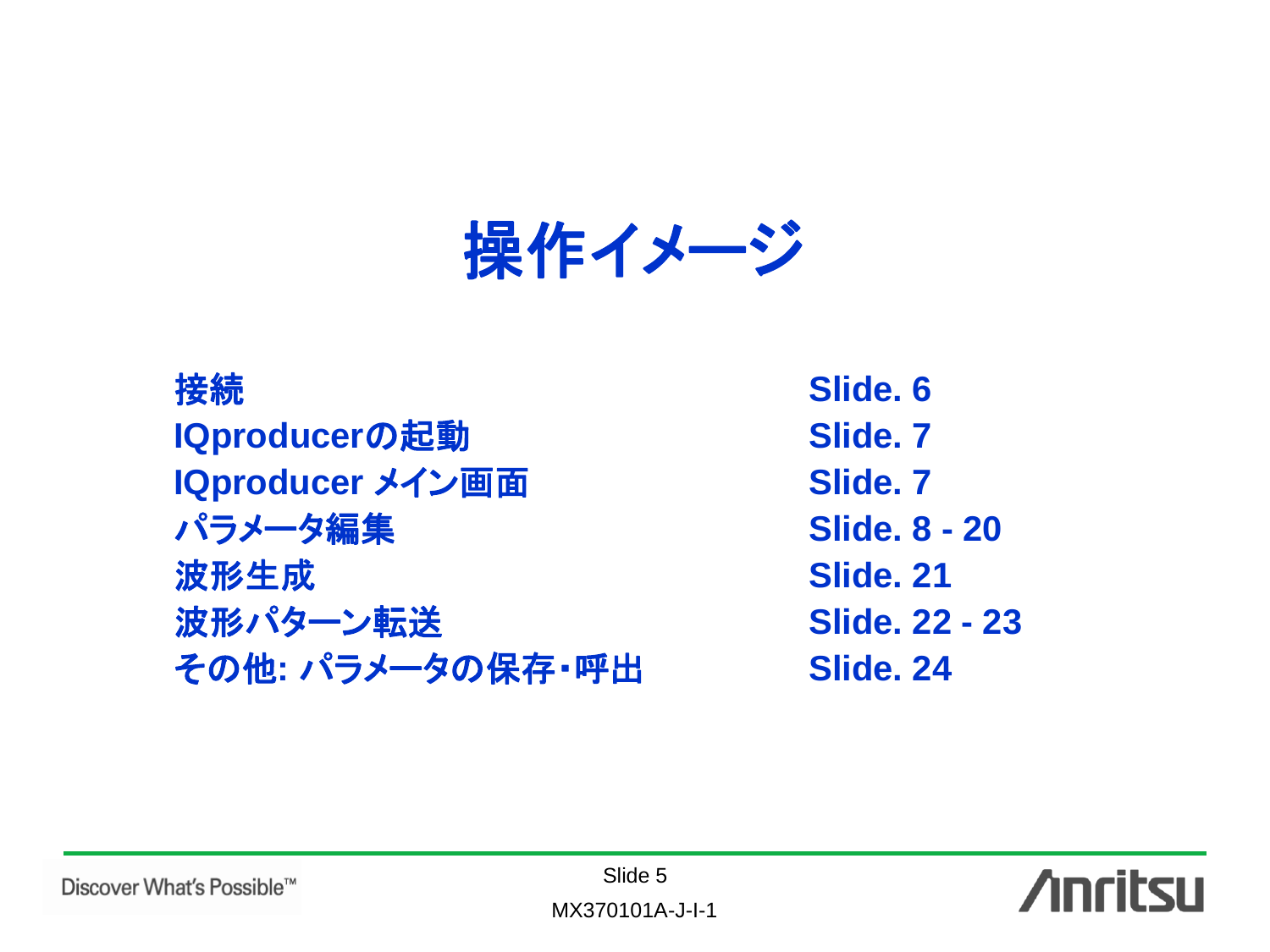

**PC, MG3700A** ベクトル信号発生器を下図のように配線します。

**PC**に**IQproducer**ソフトウェアをインストールしてください。

**MG3700A**本体に、**MX370101A**のライセンスをインストールしてください。



#### **IQproducerTM**動作環境

| <b>CPU</b> | PentiumⅢ 1GHz以上           |
|------------|---------------------------|
| リメモリ       | 512 Mbytes 以上             |
| ハードディスク    | 5 Gbytes 以上               |
| ディスプレイ     | 1024×768ピクセル以上の解像         |
|            | 度を持つディスプレイ                |
| OS.        | Windows2000 Professional, |
|            | <b>Windows XP</b>         |

**※ IQproducer**のインストール方法は、 別紙「**IQproducer**アップグレード手順」 を参照願います。

**※ PC**と**MG3700A**の**LAN**接続は、別紙 「**LAN**の接続方法」を参照願います。

Discover What's Possible™

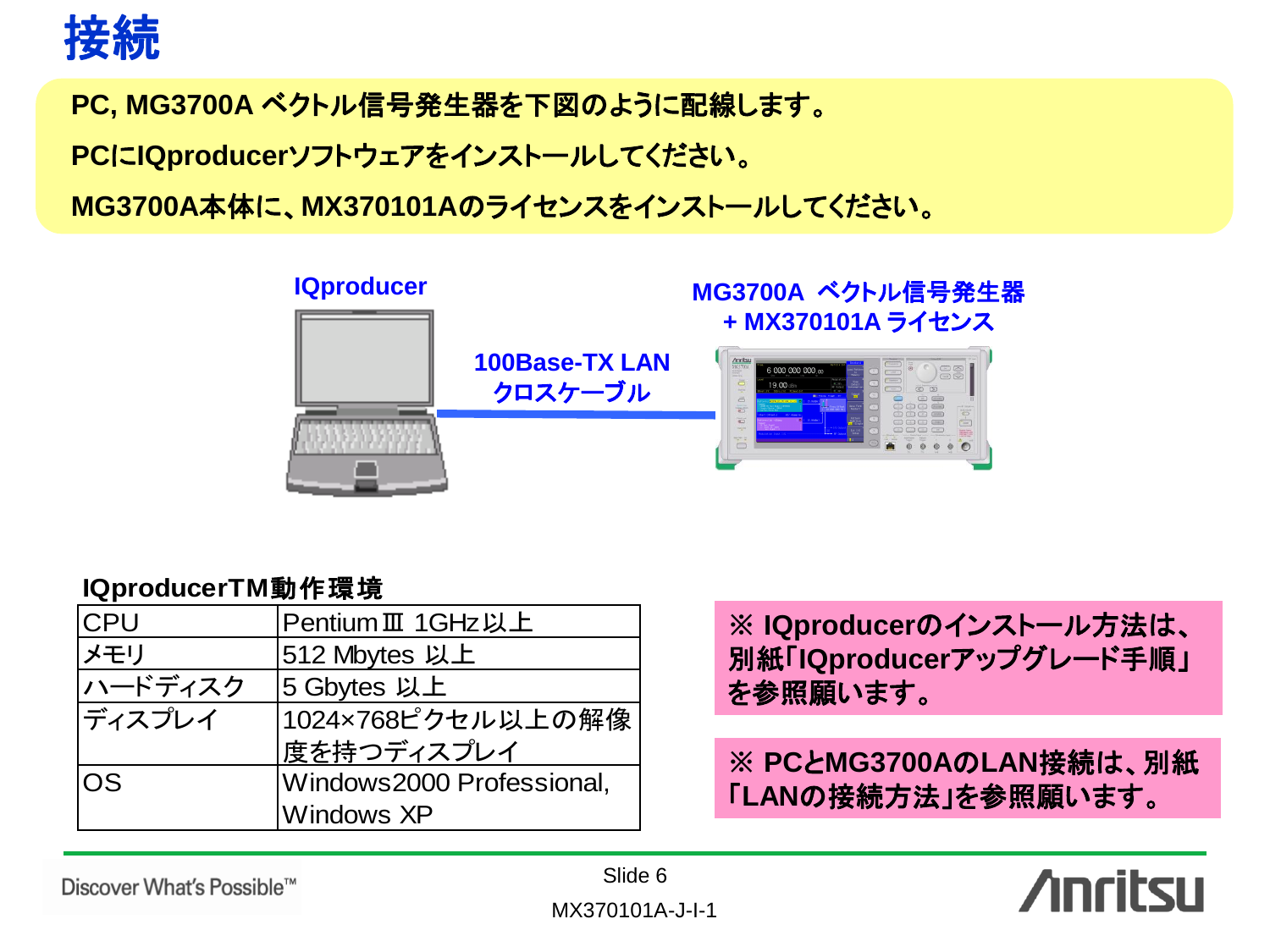### **IQproducer**の起動

**IQproducer**を起動します。 スタート > プログラム > **Anritsu Corporation** > **IQproducer for MG3700A**

#### **IQproducer** メイン画面

**IQproducer**のソフトを起動すると、下記の画面が表示されます。

**[System]**メニューから**HSDPA/HSUPA**の**Uplink**と**Downlink**が選択できます。

|       |                                                | <b>A IQproducer for MG3700</b>                                                                                                                                    |           |      |  |
|-------|------------------------------------------------|-------------------------------------------------------------------------------------------------------------------------------------------------------------------|-----------|------|--|
| File: |                                                | System Transfer & Setting Simulation                                                                                                                              | File Gen. | Help |  |
|       | <b>TDMA</b><br>DVB-T/H<br>Fading<br><b>LTE</b> | 1xEVDO FWD<br>1xEVDO RVS<br>HSDPA/HSUPA Downlink<br>HSDPA/HSUPA Uplink<br>W-CDMA Downlink (Standard)<br>W-CDMA Uplink (Standard)<br>Multi-Carrier<br>Mobile WiMAX |           |      |  |

Discover What's Possible™

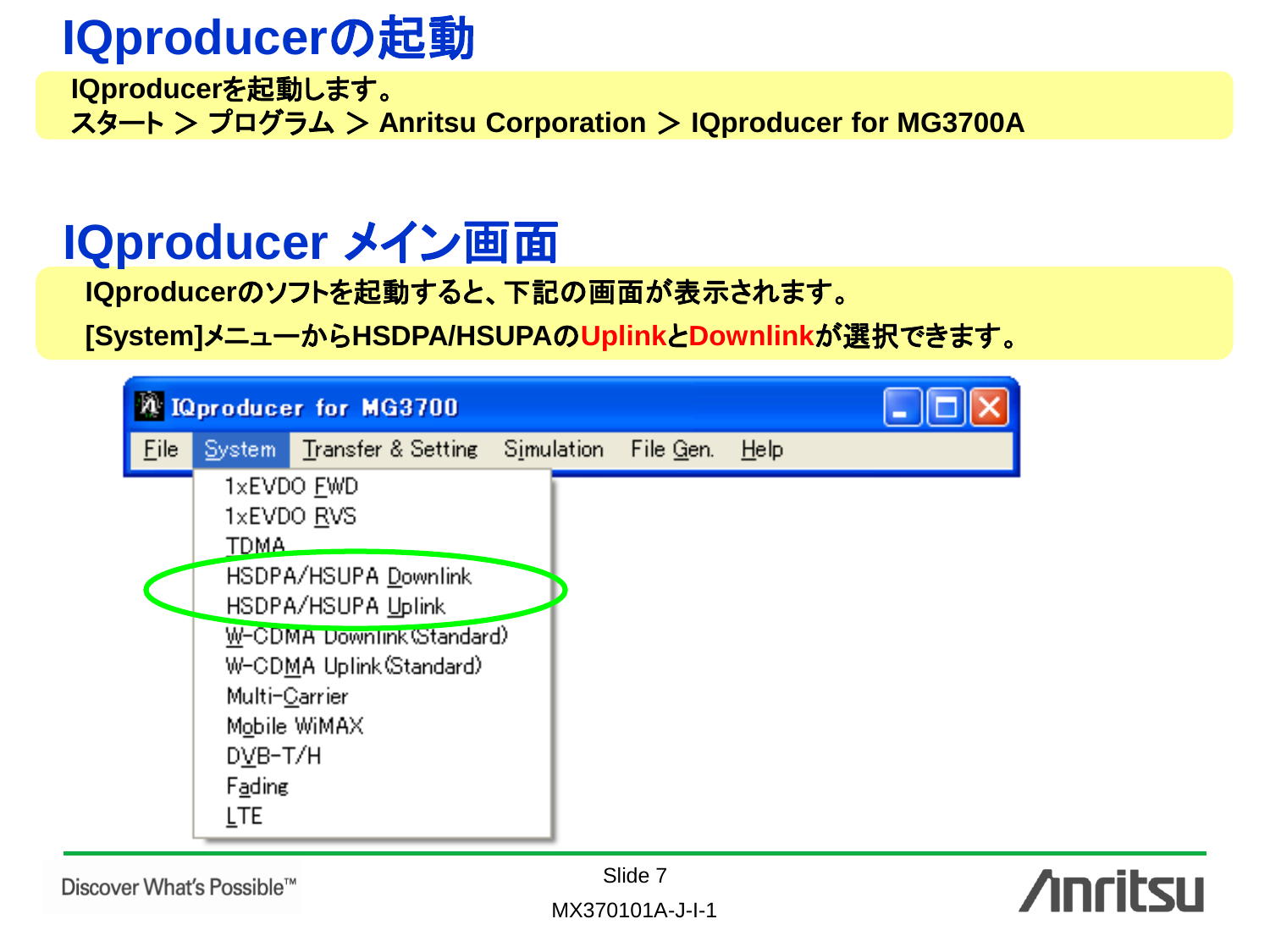### パラメータ編集**: Downlink**

**[System]**で**HSDPA/HSUPA Downlink**を 選択すると、規格に沿った**Downlink**の様 々なパラメータ設定が可能です。 **(**詳細は後述の表「**Downlink:** パラメータ 設定範囲 」を参照願います。**)**

さらに、**Downlink**の「**Easy Setup**」機能で は、**3GPP TS25.101**で規定された**HSDPA** の**Fixed Reference Channel (FRC)**、お よび**3GPP TS25.101, TS25.104**で規定さ れた**Reference Measurement Channel (RMC)**の項目が用意されています。 項目 を選択するだけで簡単にパラメータ設定を おこない、波形パターンを生成できます。

【**Easy Setup** 項目】  *FRC: H-Set1(QPSK) H-Set1(16QAM) H-Set2(QPSK) H-Set2(16QAM) H-Set3(QPSK) H-Set3(16QAM) H-Set4 H-Set5*

 *RMC: RMC12.2kbps(for RX test) RMC12.2kbps(for Performance test) RMC64kbps(for Performance test) RMC144kbps(for Performance test) RMC384kbps(for Performance test)*



Discover What's Possible™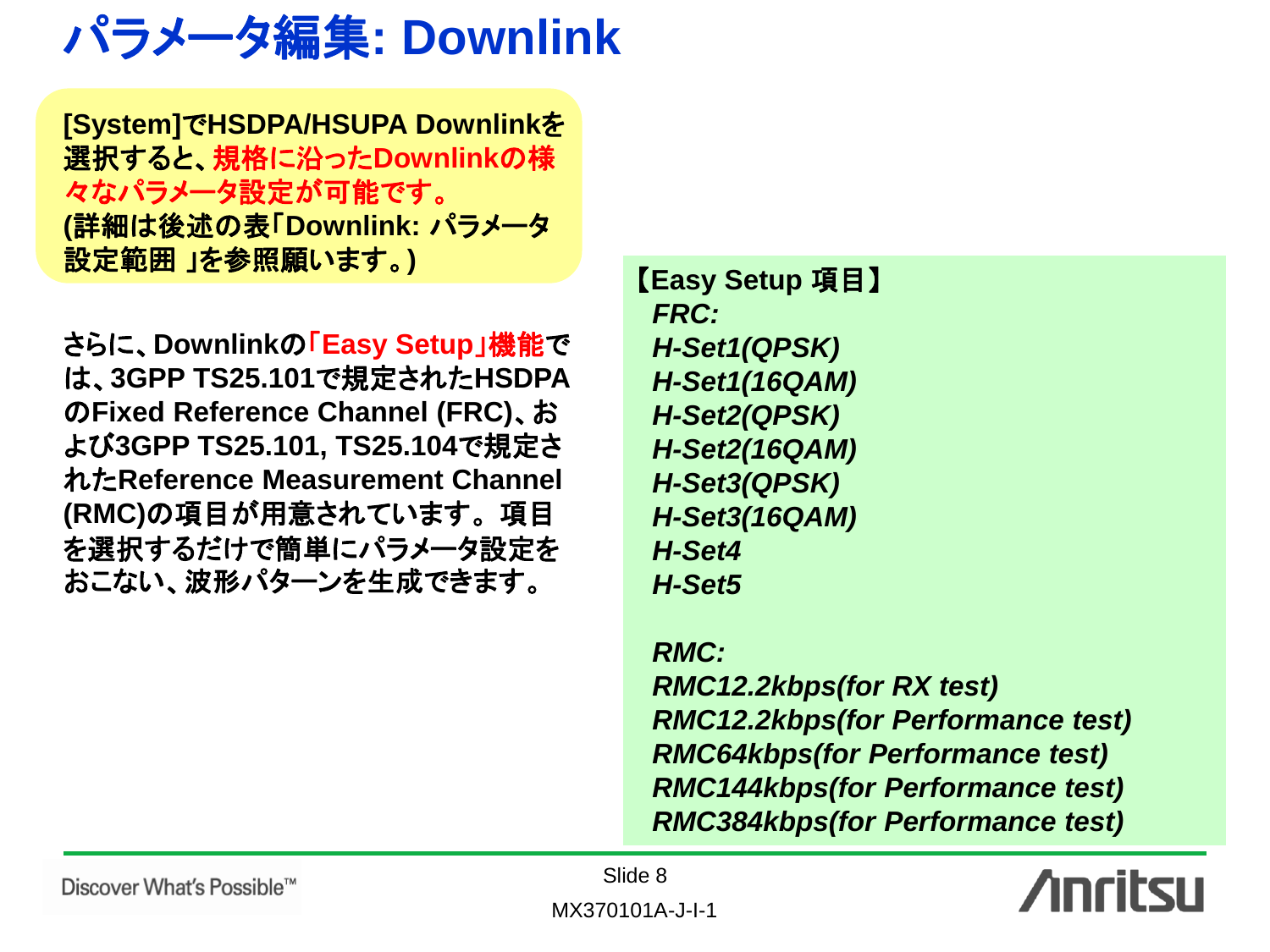### パラメータ編集**: Downlink** 設定画面

**[System]**で**HSDPA/HSUPA Downlink**を選択すると、下記の設定画面が表示されます。

**[Edit]**メニューでは、**P-CCPCH, DPCH, HS-SCCH1**~**4, HS-PDSCH1**~**4**のパラメータを設定 できます。

| A HSDP A/HSUP A Downlink IQproducer for MG3700                                                                                                                                                                                                                                                                                                                            |                                                                                                                            | $\square\square$                                                            |                                                                                                                      |
|---------------------------------------------------------------------------------------------------------------------------------------------------------------------------------------------------------------------------------------------------------------------------------------------------------------------------------------------------------------------------|----------------------------------------------------------------------------------------------------------------------------|-----------------------------------------------------------------------------|----------------------------------------------------------------------------------------------------------------------|
| File Edit Easy Setup Transfer Setting                                                                                                                                                                                                                                                                                                                                     |                                                                                                                            |                                                                             | Total Power: ON設定の全チャネル(OCNS                                                                                         |
| ۲<br>菡<br>٦<br>疆                                                                                                                                                                                                                                                                                                                                                          |                                                                                                                            |                                                                             | を除く)の合計パワーが表示されます。                                                                                                   |
| Simulation Link: Down Link Scrambling Code 0<br>ION<br>CPICH<br>$\overline{\phantom{a}}$<br>$-10.00$<br>Power<br>dB<br>ON<br>$-12.00$<br>$\vert \cdot \vert$<br>P-CCPCH<br>Power<br>dB<br>ON<br><b>PICH</b><br>$\blacktriangledown$<br>$-15.00$<br>Power<br>dB<br>Ch Code<br> ON<br>$-13.00$<br><b>DPCH</b><br>$\vert \cdot \vert$<br>Ch Code<br>Power<br>$\overline{AB}$ | Total Power:<br>$-2.63$ dB<br>P-SCH & S-SCH Power: -12.00<br>dB<br>$\vert$ <sub>2</sub><br>$SF = 256$<br> 8 <br>$SF = 128$ | Normalize Power<br>Channel Edit<br>Data RMC12.2kbps<br>$\blacktriangledown$ | Normalize Power: ON設定の全チャネルの<br>パワー比を保ちながらTotal Powerを0dBに<br>正規化します。OCNS=OFFの時有効です。<br>Channel Edit: P-CCPCH, DPCHの |
| <b>ON</b><br><b>OCNS</b><br>$\vert \cdot \vert$<br>Power                                                                                                                                                                                                                                                                                                                  | -3.43 dB Ch Code 122/123/124/125/126/127, SF = 128                                                                         | Type $6$ Codes (ch=122-127) $\blacktriangleright$                           | パラメータを設定する画面が起動します。                                                                                                  |
| $-13.00$<br>dB<br>Ch Code<br>HS-SCCH1<br>Power<br>$\overline{\phantom{a}}$<br>ION<br>$-12.99$<br>HS-PDSCH1<br>Power<br>dB                                                                                                                                                                                                                                                 | $\sqrt{9}$<br>$SF = 128$<br>Data<br>Data<br>Ch Code 2 to 6,<br>$SF = 16$                                                   | $\blacksquare$<br>Coded<br>Edit<br>$\overline{\phantom{0}}$<br>HS-DSCH      |                                                                                                                      |
| $-40.00$<br>dB<br>Ch Code<br>HS-SCCH2<br>Power<br>$OFF$ $\rightarrow$<br>$-40.00$<br>HS-PDSCH2<br>Power<br>dB<br>Ch Code                                                                                                                                                                                                                                                  | $SF = 128$<br>Data<br>Data<br>$2$ to 6.<br>$SF = 16$                                                                       | $\overline{ }$<br>Coded<br>Edit<br>$\boxed{\mathbf{v}}$<br>HS-DSCH          |                                                                                                                      |
| $-40.00$<br>HS-SCCH3<br>dB<br>Ch Code<br>Power<br>$OFF - \nabla$<br>$-40.00$<br>HS-PDSCH3<br>Power<br>dB.                                                                                                                                                                                                                                                                 | $SF = 128$<br>Data<br>$SF = 16$<br>Ch Code 2 to 6,<br>Data                                                                 | $\vert$ $\vert$<br>Coded<br>Edit<br>$\overline{ }$<br>HS-DSCH               | Edit: HS-SCCH1 ~ 4, HS-PDSCH1                                                                                        |
| $-40.00$<br>dB<br>Ch Code<br>HS-SCCH4<br>Power<br>$OFF \rightarrow$<br>$-40.00$<br>Power<br>dB.<br>HS-PDSCH4                                                                                                                                                                                                                                                              | $SF = 128$<br>Data<br>Ch Code 2 to 6, SF = 16<br>Data                                                                      | $\overline{\phantom{a}}$<br>Coded<br>Edit<br>$\overline{\nabla}$<br>HS-DSCH | 4の設定をおこないます。<br>P-CCPCH, DPCHのパラメータを設定<br>する画面が起動します。                                                                |
| Discover What's Possible™                                                                                                                                                                                                                                                                                                                                                 |                                                                                                                            | Slide 9                                                                     |                                                                                                                      |

MX370101A-J-I-1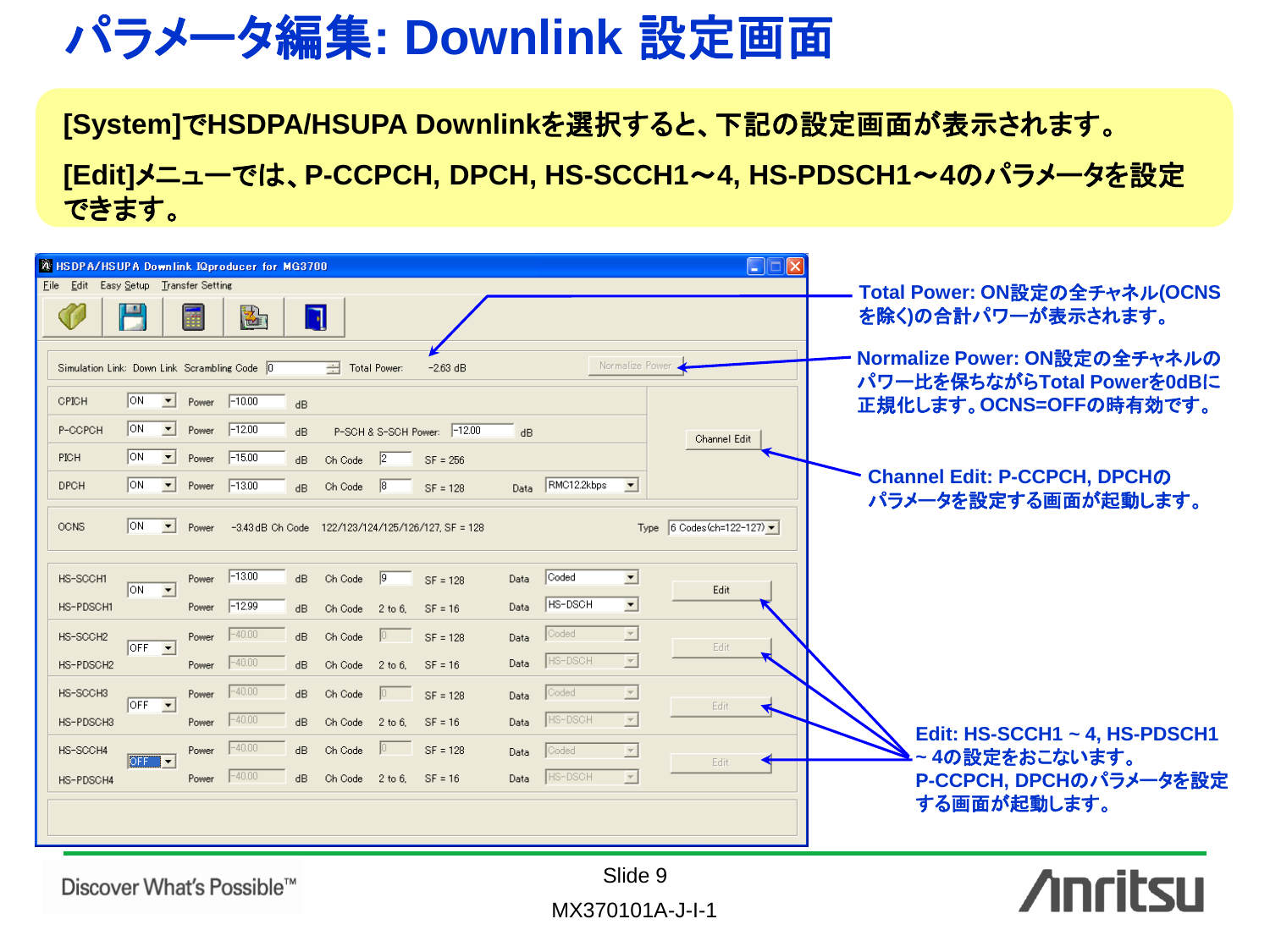### パラメータ編集**: Downlink** 設定画面

#### **Channel Edit** 画面

| <b>Channel Edit</b>           |                                        |                                          |                                             | $\times$                                |
|-------------------------------|----------------------------------------|------------------------------------------|---------------------------------------------|-----------------------------------------|
|                               |                                        | P-CCPCH Edit                             |                                             |                                         |
|                               | SFN Cycle                              | $4096$ frames $\sqrt{\bullet}$           |                                             |                                         |
|                               |                                        | <b>DPCH Edit</b>                         |                                             |                                         |
|                               | DPCH Data<br>TrCH                      | PhyCH<br>$\blacktriangledown$            | <b>BER</b>                                  | 86                                      |
|                               | $\sqrt{2}$<br>른<br><b>TFCI</b>         |                                          | #11<br>Slot Format                          | $\blacktriangledown$                    |
| Spreading Factor              | 128<br>▼                               |                                          | Timing Offset<br> 0                         | <b>TPC Edit</b>                         |
|                               |                                        |                                          | ÷                                           |                                         |
|                               |                                        | <b>TrCH</b>                              |                                             |                                         |
| Easy Setup                    | TrCH Number<br>$\sqrt{4}$              | ▾                                        | $DTX$ Fix                                   | $\vert$                                 |
|                               |                                        |                                          |                                             | ۲                                       |
| Data                          | TrCH1<br>PN9fix<br>$\vert \cdot \vert$ | TrCH <sub>2</sub><br>16bitRepeat<br>▾    | TrCH3<br>PN9fix<br>$\overline{\phantom{a}}$ | TrCH4<br>PN9fix<br>$\blacktriangledown$ |
| $\Pi$                         | 20ms<br>▾                              | 40 <sub>ms</sub><br>$\blacktriangledown$ | 20ms<br>$\blacktriangledown$                | 20ms<br>$\blacktriangledown$            |
|                               | 244                                    | 100                                      | 244                                         | 244                                     |
| Max. TrBk Size                | bit<br>244                             | bit<br>100                               | bit<br>$\sqrt{244}$                         | bit<br>$\sqrt{244}$                     |
| TrBk Size<br>Max.TrBk Set No. | bit<br>TrBk *<br>I1                    | bit<br>TrBk *<br>$\vert$ 1               | bit<br>TrBk *<br>$\vert$ 1                  | bit<br>TrBk *<br>I1                     |
| TrBk Set No.                  | TrBk *<br>I1.                          | TrBk *<br>$\vert$ 1                      | TrBk *<br>I1                                | TrBk *<br>l1                            |
| CRC                           | 16bit<br>$\overline{\phantom{a}}$      | 12bit<br>▾╎                              | 16bit<br>▾                                  | 16bit<br>$\blacktriangledown$           |
| Coder                         | CC1/3<br>▾                             | CC1/3<br>▾                               | CC1/3<br>▾                                  | CC1/3<br>▼                              |
| RM attribute                  | 256                                    | 256                                      | 256                                         | 256                                     |
| <b>BER</b>                    |                                        |                                          |                                             |                                         |
| <b>BLER</b>                   |                                        |                                          |                                             |                                         |
|                               |                                        |                                          |                                             |                                         |
|                               | OK                                     |                                          | Cancel                                      |                                         |

**Anritsu** 

Discover What's Possible™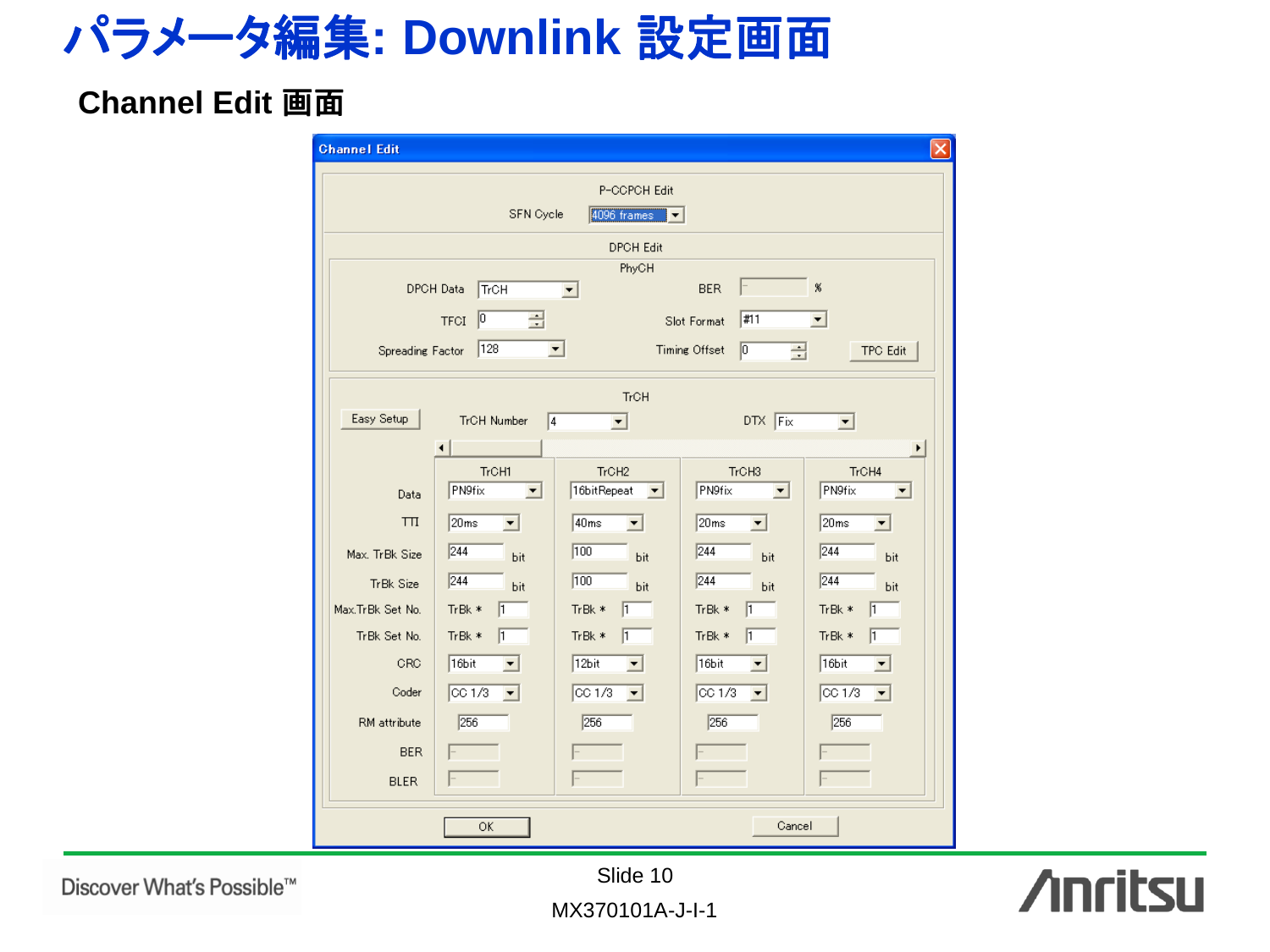### パラメータ編集**: Downlink** 設定画面

#### **HSDPA Edit** 画面

| Channelization Code Offset       | Ø<br>÷           | UE Identity                                            | 0 <br>÷                   |
|----------------------------------|------------------|--------------------------------------------------------|---------------------------|
| Number of Physical Channel Code  | $\sqrt{5}$<br>÷  | <b>CRC</b> Error Insertion                             | Correct                   |
| Modulation                       | <b>QPSK</b><br>▾ | Number of HARQ Processes                               | $\vert$ <sub>2</sub><br>÷ |
| Transport Block Size Information | 41<br>÷          | Virtual IR Buffer Size                                 | 9600<br>÷                 |
| RV information                   | $\sqrt{a}$<br>÷  | Payload Data                                           | PN9fix                    |
| HARQ Process Cycle               | $\sqrt{6}$<br>÷  | <b>Transmitting Pattern Edit</b><br>Inter-TTI Distance | 3 <br>÷                   |
| TTI Start Offset                 | $\sqrt{0}$<br>÷  |                                                        |                           |
| □ Process Setting File           |                  | $\sim$                                                 |                           |
|                                  |                  |                                                        |                           |
|                                  |                  |                                                        |                           |
| OK                               |                  |                                                        | Cancel                    |

Discover What's Possible™

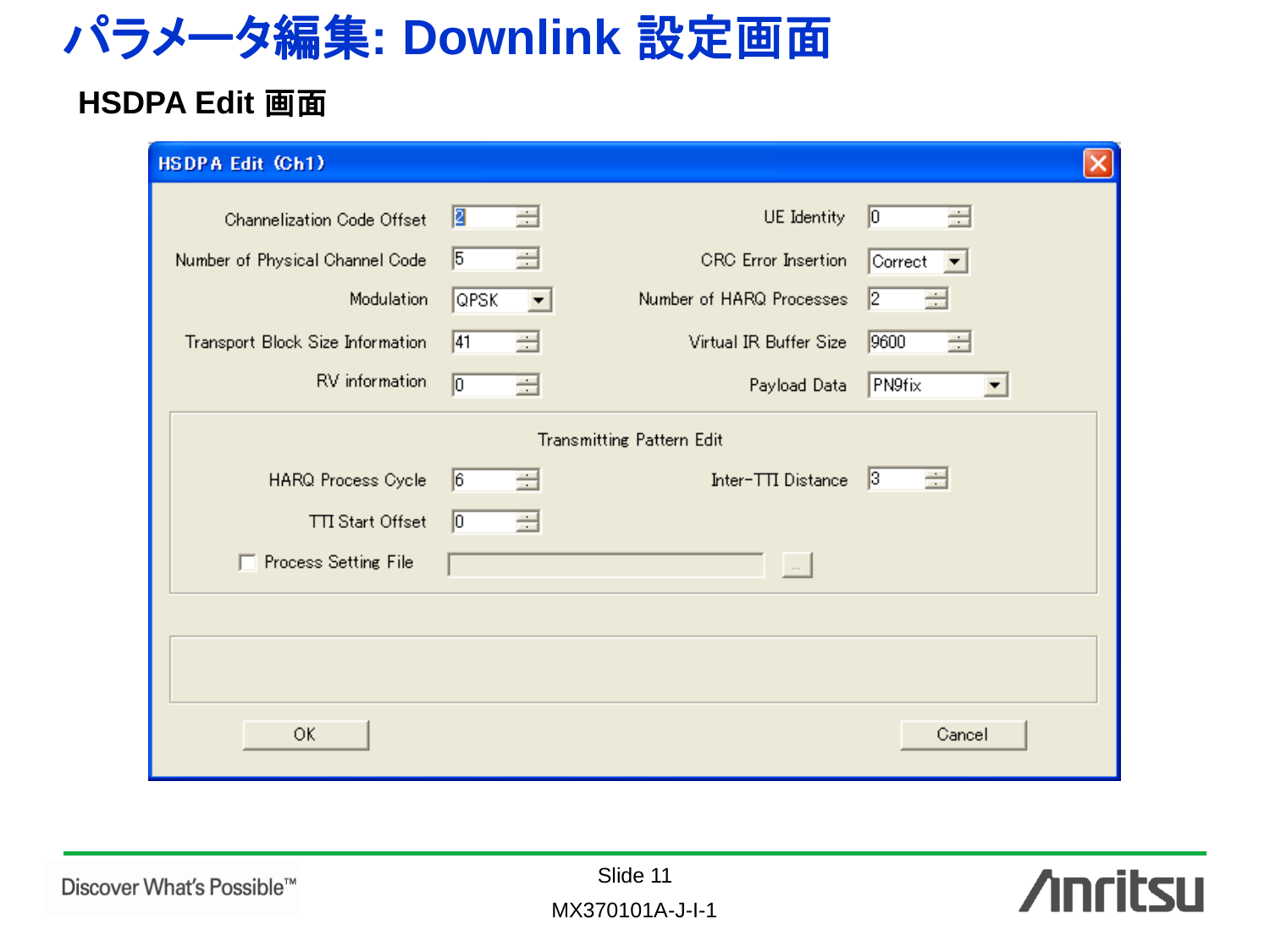### パラメータ編集**: Downlink** パラメータ設定範囲

#### **Downlink Main Edit 画面**

| 表示                     | 設定範囲                               |                                                                                                                                                                                                                                                                                                                                                                                      |  |
|------------------------|------------------------------------|--------------------------------------------------------------------------------------------------------------------------------------------------------------------------------------------------------------------------------------------------------------------------------------------------------------------------------------------------------------------------------------|--|
| <b>Scrambling Code</b> |                                    | $0 - 8191$                                                                                                                                                                                                                                                                                                                                                                           |  |
|                        | ON/OFF                             | ONまたはOFF                                                                                                                                                                                                                                                                                                                                                                             |  |
| <b>CPICH</b>           | Power                              | -40.00~0.00 dB, 設定分解能0.01 dB                                                                                                                                                                                                                                                                                                                                                         |  |
|                        | <b>Channelization Code</b>         | 0固定                                                                                                                                                                                                                                                                                                                                                                                  |  |
|                        | ON/OFF                             | ONまたはOFF                                                                                                                                                                                                                                                                                                                                                                             |  |
| <b>P-CCPCH</b>         | Power                              | -40.00~0.00 dB, 設定分解能0.01 dB                                                                                                                                                                                                                                                                                                                                                         |  |
|                        | P-SCH & S-SCH Power                | -40.00~0.00 dB, 設定分解能0.01 dB                                                                                                                                                                                                                                                                                                                                                         |  |
|                        | <b>Channelization Code</b>         | 1固定                                                                                                                                                                                                                                                                                                                                                                                  |  |
|                        | ON/OFF                             | ONまたはOFF                                                                                                                                                                                                                                                                                                                                                                             |  |
| <b>PICH</b>            | Power                              | -40.00~0.00 dB, 設定分解能0.01 dB                                                                                                                                                                                                                                                                                                                                                         |  |
|                        | <b>Channelization Code</b>         | $0 \sim 255$                                                                                                                                                                                                                                                                                                                                                                         |  |
|                        | ON/OFF                             | ONまたはOFF                                                                                                                                                                                                                                                                                                                                                                             |  |
|                        | Power                              | -40.00~0.00 dB, 設定分解能0.01 dB                                                                                                                                                                                                                                                                                                                                                         |  |
| <b>DPCH</b>            | <b>Channelization Code</b><br>Data | $0 - SF - 1$<br>SF(Spreading Factor: 拡散率)は、以下のように[Data]の設定により<br>変化します。<br>RMC12.2 Kbps = 128, RMC64k bps = 32, RMC144 Kbps = 16<br>RMC384 Kbps = 8, AMR1/AMR2/AMR3 = 128, ISDN = 32<br>384 Kbps Packet=8, User Edit TrCH = Channel Edit画面の<br><b>Spreading Factor</b><br>RMC12.2 Kbps/RMC64 Kbps/RMC144 Kbps/<br>RMC384 Kbps/AMR1/AMR2/AMR3/<br>ISDN/384 Kbps Packet/User Edit TrCH |  |
| <b>OCNS</b>            | ON/OFF                             | ONまたはOFF                                                                                                                                                                                                                                                                                                                                                                             |  |
|                        | Type                               | 16 Codes, 6 Codes(ch=122-127), 6codes(ch=2-7)                                                                                                                                                                                                                                                                                                                                        |  |
|                        | ON/OFF                             | ONまたはOFF                                                                                                                                                                                                                                                                                                                                                                             |  |
| <b>HS-SCCH1/2/3/4</b>  | Power                              | -40.00~0.00 dB, 設定分解能0.01 dB                                                                                                                                                                                                                                                                                                                                                         |  |
|                        | <b>Channelization Code</b>         | $0 - 127$                                                                                                                                                                                                                                                                                                                                                                            |  |
|                        | Data                               | PN9/PN9fix/PN15fix/16 bit Repeat/Coded                                                                                                                                                                                                                                                                                                                                               |  |
|                        | ON/OFF                             | ONまたはOFF                                                                                                                                                                                                                                                                                                                                                                             |  |
| HS-PDSCH1/2/3/4        | Power                              | -40.00~0.00 dB, 設定分解能0.01 dB                                                                                                                                                                                                                                                                                                                                                         |  |
|                        | <b>Channelization Code</b>         | $0 - 15$                                                                                                                                                                                                                                                                                                                                                                             |  |
|                        | Data                               | PN9/PN9fix/PN15fix/16 bit Repeat/HS-DSCH                                                                                                                                                                                                                                                                                                                                             |  |

Discover What's Possible™

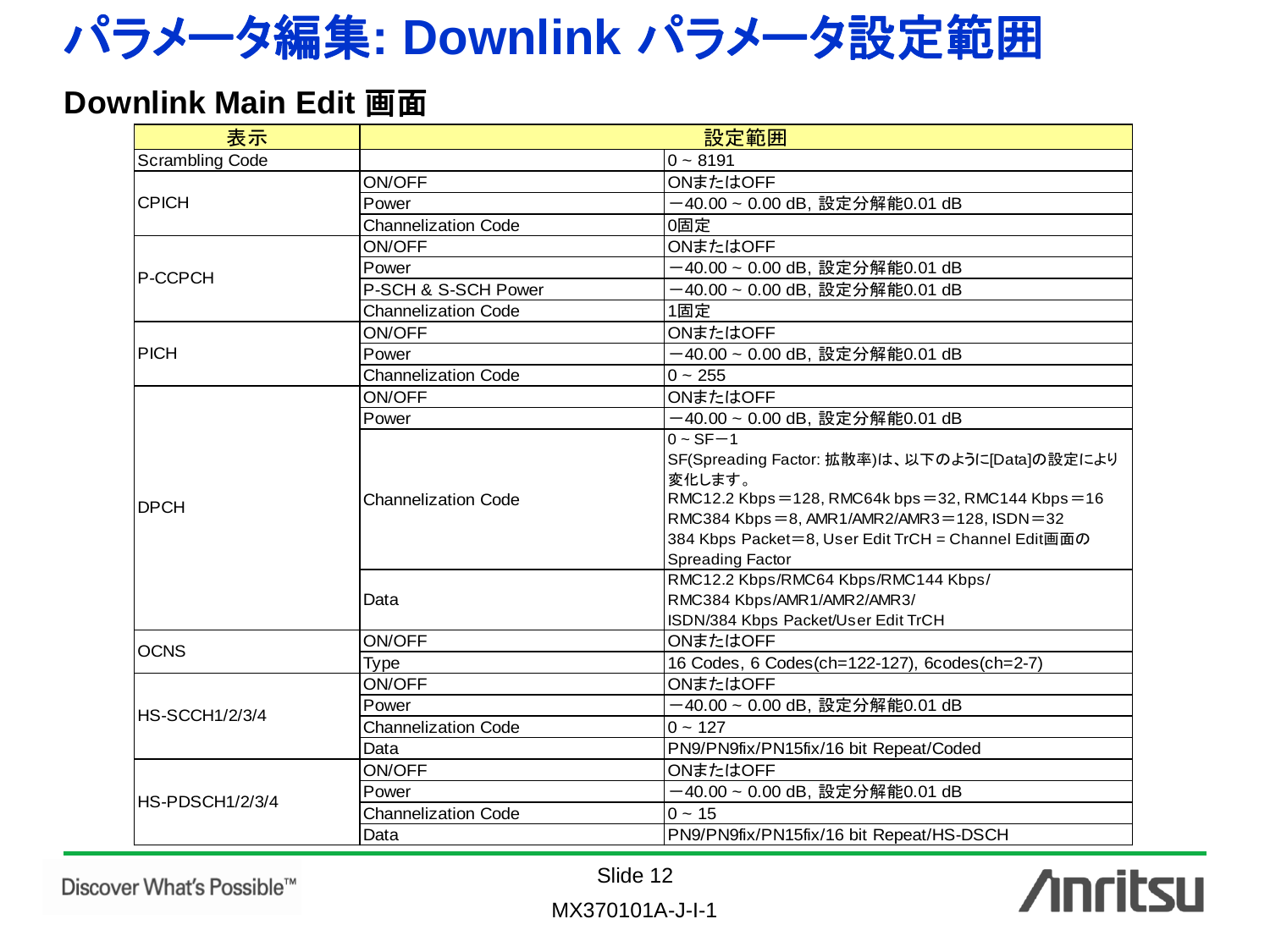### パラメータ編集**: Downlink** パラメータ設定範囲

#### **Channel Edit** 画面

| 表示                           | 設定範囲                    |                                       |  |
|------------------------------|-------------------------|---------------------------------------|--|
| P-CCPCH Edit                 | <b>SFN Cycle</b>        | Shortまたは4096                          |  |
|                              | <b>DPCH Data</b>        | PN9/PN9fix/PN15fix/16 bit Repeat/TrCH |  |
|                              | <b>TFCI</b>             | $0 - 1023$                            |  |
|                              | <b>Spreading Factor</b> | 4, 8, 16, 32, 64, 128, 256, 512       |  |
|                              | <b>BER</b>              | 0.0~100.0%, 設定分解能0.1%                 |  |
| <b>DPCH Edit (Phy CH)</b>    | <b>Slot Format</b>      | $#0 - #16$                            |  |
|                              | <b>Timing Offset</b>    | $0 - 149$                             |  |
|                              |                         |                                       |  |
|                              | <b>TPC Edit</b>         | 0000 0000 0000 0000 ~                 |  |
|                              |                         |                                       |  |
|                              |                         | 1111 1111 1111 1111                   |  |
|                              | <b>TrCH Number</b>      | $1 - 8$                               |  |
|                              | <b>DTX</b>              | Fix/Flex                              |  |
|                              | Data                    | PN9/PN9fix/PN15fix/16bitRepeat        |  |
|                              | TΠ                      | 10, 20, 40, 80 ms                     |  |
|                              | Max. TrBk Size          | $0 - 5000$                            |  |
|                              | <b>TrBk Size</b>        | $0 - 5000$                            |  |
| <b>DPCH Edit (TrCH Edit)</b> | Max TrBk Set No.        | $0 - 64$                              |  |
|                              | TrBk Set No.            | $0 - 64$                              |  |
|                              | <b>CRC</b>              | 0, 8, 12, 16, 24 bit                  |  |
|                              | Coder                   | CC1/2, CC1/3, TC                      |  |
|                              | RM attribute            | $1 - 256$                             |  |
|                              | <b>BER</b>              | 0.0~100.0%, 設定分解能0.1%                 |  |
|                              | <b>BLER</b>             | 0~100%,設定分解能1%                        |  |

Discover What's Possible™

**Anritsu**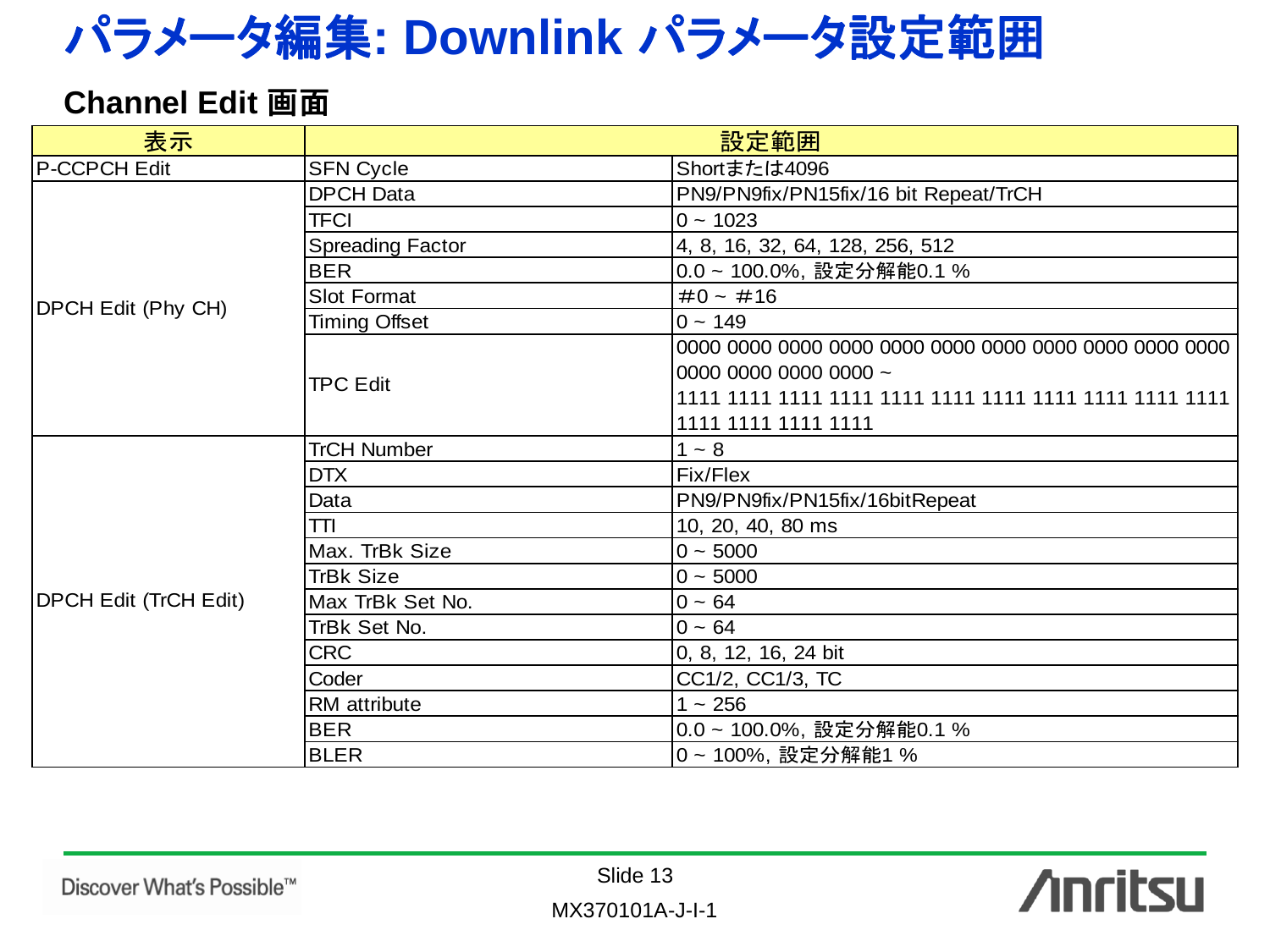### パラメータ編集**: Downlink** パラメータ設定範囲

#### **HSDPA Edit** 画面

| 表示                  |                                         | 設定範囲                                            |
|---------------------|-----------------------------------------|-------------------------------------------------|
|                     | <b>Channelization Code Offset</b>       | $\sim$ (16 - "Number of Physical Channel Code") |
|                     | Number of Physical Channel Code         | $\sim$ (16 -"Channelization Code Offset")       |
|                     | Modulation                              | QPSK または16QAM                                   |
| HSDPAトランスポート        | <b>Transport Block Size Information</b> | $0 - 63$                                        |
| チャネル                | <b>RV</b> Information                   | $0 - 7$                                         |
| (HS-SCCH, HS-PDSCH  | UE Identity                             | $0 - 65535$                                     |
| の各種パラメータ)           | <b>CRC</b> Error Insertion              | Correct またはFail                                 |
|                     | Number of HARQ Processes                | $0 - 8$                                         |
|                     | <b>Virtual IR Buffer Size</b>           | $800 - 304000$                                  |
|                     | Payload Data                            | PN9/PN9fix/PN15fix/16bitRepeat                  |
|                     | <b>HARQ Process Cycle</b>               | ~ 16 (ただし、Payload DataにPN9を選択時には1~6)            |
| Transmitting        | <b>Inter-TTI Distance</b>               | $~1$ 8                                          |
| <b>Pattern Edit</b> | <b>TTI Start Offset</b>                 | $0 \sim 7$                                      |
|                     | <b>Process Setting File</b>             | 使用,未使用                                          |
|                     |                                         |                                                 |

**Anritsu**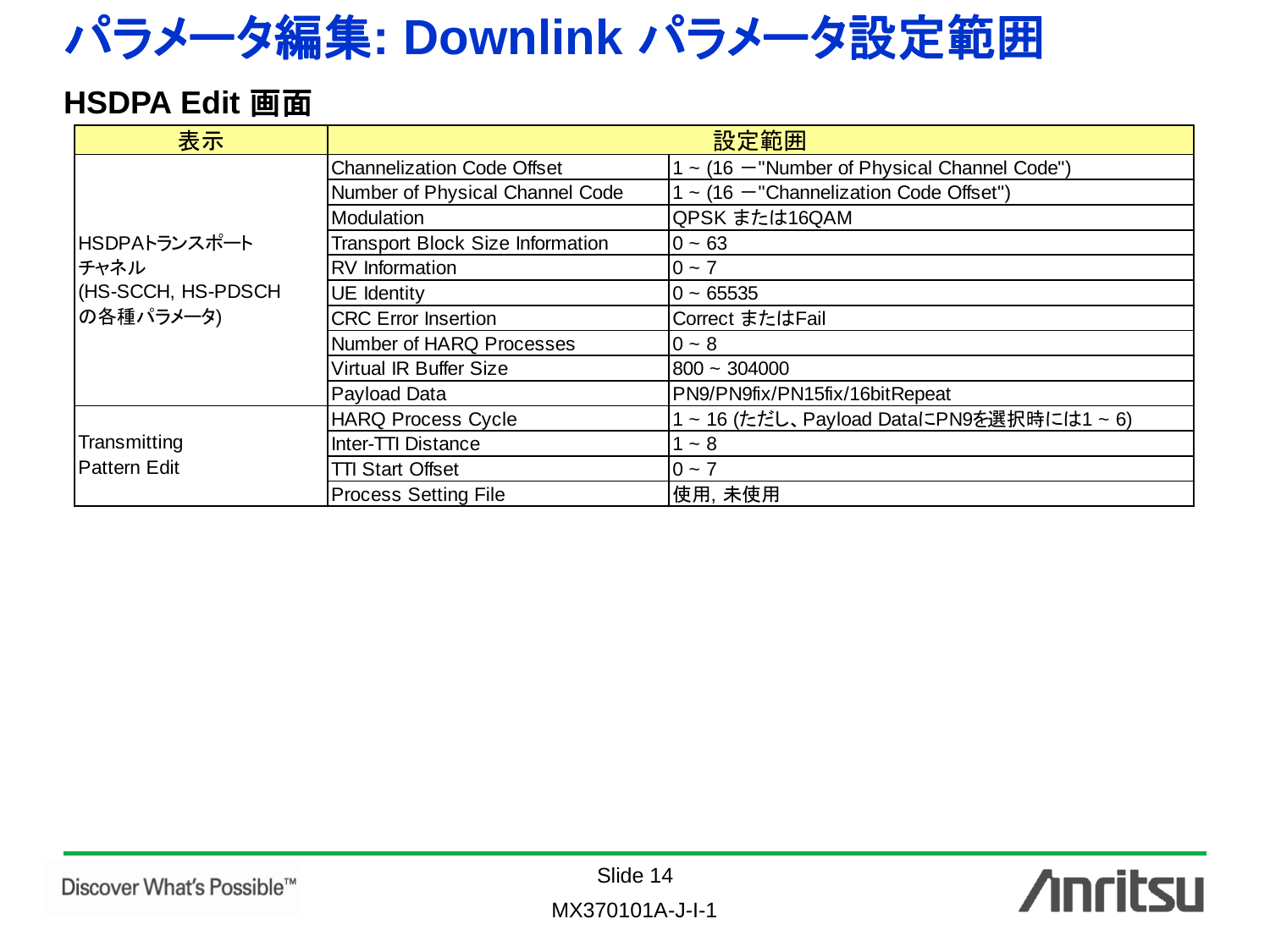### パラメータ編集**: Downlink Easy setup** 機能

**[Easy Setup]**では、**TS25.101**で規定された**HSDPA**の**Fixed Reference Channel(FRC)**の **H-Set**のパラメータシートと**TS25.101/TS25.104**で規定された**Reference Measurement Channel(RMC)**のパラメータシートも用意しています。

いずれも選択対象に合わせてデフォルト値が表示されますので、初期入力作業を簡素化します。

| <b>HSDPA/HSUPA Downlink IQproducer for MG3700</b> |                                      |                |  |  |
|---------------------------------------------------|--------------------------------------|----------------|--|--|
| Edit<br>File                                      | Easy Setup   Transfer Setting        |                |  |  |
|                                                   | H-Set(QPSK or 16QAM)                 | H-Set 1 (QPSK) |  |  |
|                                                   | W-CDMA                               | H-Set 1(16QAM) |  |  |
|                                                   |                                      | H-Set 2(QPSK). |  |  |
|                                                   |                                      | H-Set 2(16QAM) |  |  |
|                                                   |                                      | H-Set 3(QPSK)  |  |  |
|                                                   | Simulation Link: Down Link Scramblin | H-Set 3(16QAM) |  |  |
|                                                   |                                      | $H$ -Set 4     |  |  |
| CPICH                                             | ΟN<br>Power                          | $H-Set5$       |  |  |

|                                       | A HSDPA/HSUPA Downlink IQproducer for MG3700 |                                    |                                                                        |  |  |
|---------------------------------------|----------------------------------------------|------------------------------------|------------------------------------------------------------------------|--|--|
| Edit<br>File                          |                                              | <b>Easy Setup</b> Transfer Setting |                                                                        |  |  |
|                                       | W-CDMA                                       | H-Set(QPSK or 16QAM)               | RMC 12.2kbps (for RX test)                                             |  |  |
|                                       |                                              |                                    | RMC 12.2kbps(for Performance test)<br>RMC 64kbps(for Performance test) |  |  |
| Simulation Link: Down Link Scrambling |                                              |                                    | RMC 144kbps(for Performance test)<br>RMC 384kbps(for Performance test) |  |  |

【**Easy Setup** 項目】  *FRC: H-Set1(QPSK) H-Set1(16QAM) H-Set2(QPSK) H-Set2(16QAM) H-Set3(QPSK) H-Set3(16QAM) H-Set4 H-Set5*

#### *RMC:*

 *RMC12.2kbps(for RX test) RMC12.2kbps(for Performance test) RMC64kbps(for Performance test) RMC144kbps(for Performance test) RMC384kbps(for Performance test)*



Discover What's Possible™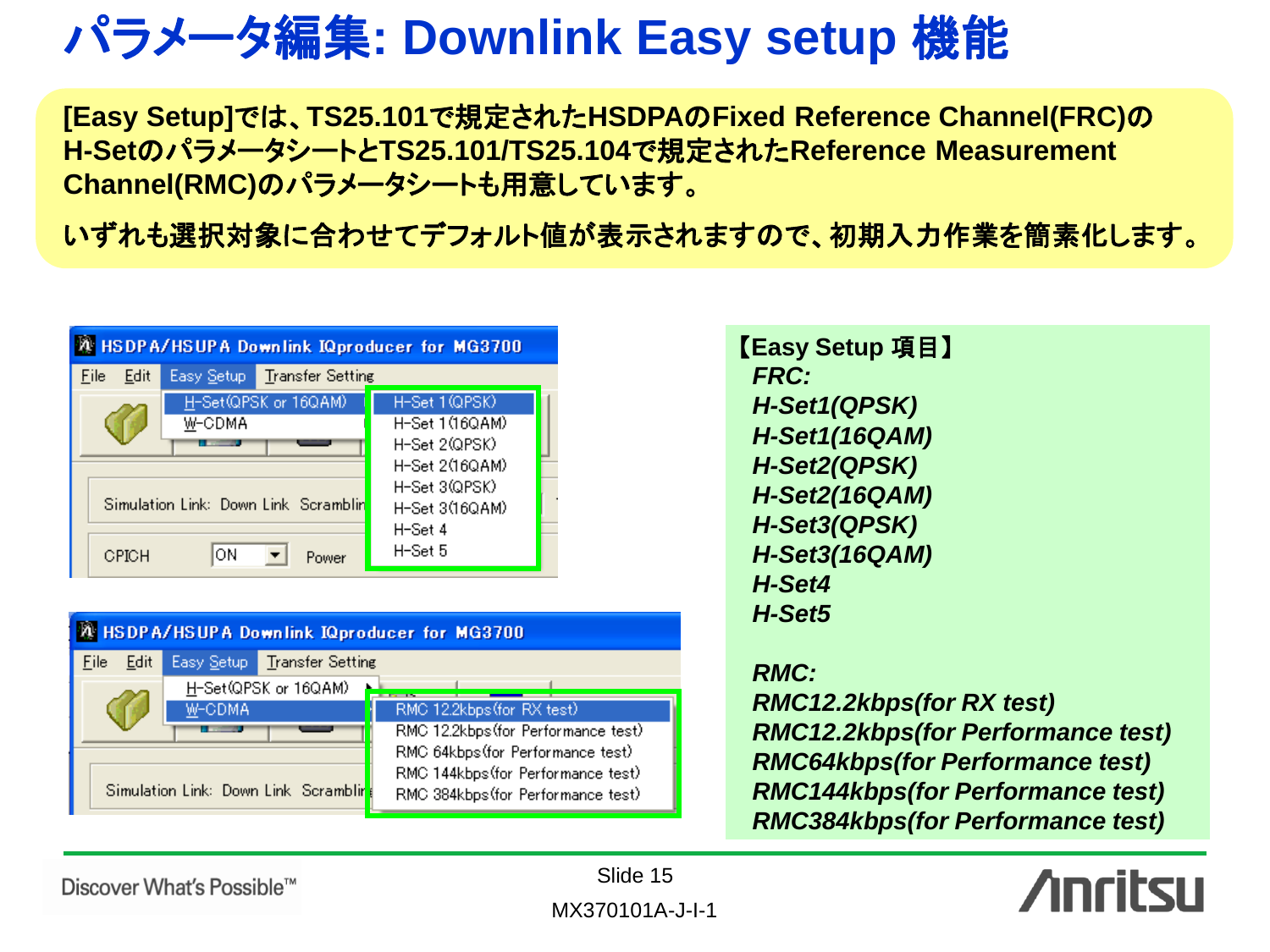#### パラメータ編集**: Uplink** 概要および設定画面

**[System]**で**HSDPA/HSUPA Uplink**を選択すると、下記の画面が表示されます。**Uplink**では**UL-DPCCH, UL-DPDCH**および**HS-DPCCH**のチャネルのパラメータ設定をおこない、波形パターンを 生成できます。**(**詳細は後述の表「**Uplink:** パラメータ設定範囲」を参照願います。**)** 

| A HSDP A/HSUPA Uplink IQproducer for MG3700<br>File Edit Transfer Setting<br>酟<br>$\Box$<br>급<br>Scrambling Code  <br>Simulation Link: Up Link                                                                                                                         | $\Box$ $\Box$ $\times$<br>Normalize Power                                                                                       | <b>Normalize Power:</b><br>ON設定の全チャネルのパワー比を保ちな<br>がらTotal Powerを0dBに正規化します。<br>HS-DPCCHについてはACK, NACK, CQI<br>の中で最大のものを計算に使用します。                                   |
|------------------------------------------------------------------------------------------------------------------------------------------------------------------------------------------------------------------------------------------------------------------------|---------------------------------------------------------------------------------------------------------------------------------|--------------------------------------------------------------------------------------------------------------------------------------------------------------------|
| ON<br>Power $\boxed{-5.24}$<br>UL-DPCCH<br>▾<br>Ch Code $(Q)$ 0.SF = 256<br>dB.<br> ON<br>Power $\boxed{-2.54}$<br>UL-DPDCH<br>$\blacksquare$<br>Ch Code $\textcircled{1}$ 16.SF = 64<br>$\overline{AB}$<br> ON<br>$\blacksquare$<br>HS-DPCCH                          | Nmax-dpdch<br>$\blacktriangledown$<br>Edit<br>Data RMC12_2kbps<br> 0 <br>급<br>Ch Code(Q) 64.SF = 256 TimingOffset<br>* 256 chip | <b>Channel Edit</b><br>DPCHのパラメータを設定するChannel<br>Edit画面が起動します。                                                                                                     |
| Power -13.20<br>ACK.<br>dB<br>Power -13.20<br><b>NACK</b><br>$\overline{d}R$<br>Power -13.20<br>CQI<br>dB<br>Pattern Setting File                                                                                                                                      | ACK Pattern ACK_only<br>▾<br>CQI value $\sqrt{2}$<br>゠                                                                          | RMC12 2kbps<br>RMC64kbps<br>RMC144kbps<br>RMC384kbps<br>AMR1<br>AMR2<br>AMR3                                                                                       |
| Power -13.20<br>E-DPCCH<br>$\sqrt{on}$<br>$dB$ Ch Code $\textcircled{1}$ = 1, SF = 256<br>$\vert \cdot \vert$<br>E-DPDCH(s)<br>$\sqrt{on}$<br>Power -13.20<br>$\vert \cdot \vert$<br>dB<br>Ch Code(Q) = 128(SF256)<br>E-DPDCH(SF2) Power/E-DPDCH(SF4) Power 3.00<br>dB | Coded<br>Data<br>Edit<br>$E-DOH$<br>Data<br>(When 2sf2 and 2sf4 selected)                                                       | <b>ISDN</b><br>64kbpsPacket<br>User Edit TrOH<br><b>HSUPA Edit:</b><br><b>E-DPDCH とE-DPCCH のPhysical</b><br>LayerとTransport Layerパラメータを設定<br>するHSUPA Edit画面が起動します。 |
| Discover What's Possible™                                                                                                                                                                                                                                              | Slide 16<br>MX370101A-J-I-1                                                                                                     |                                                                                                                                                                    |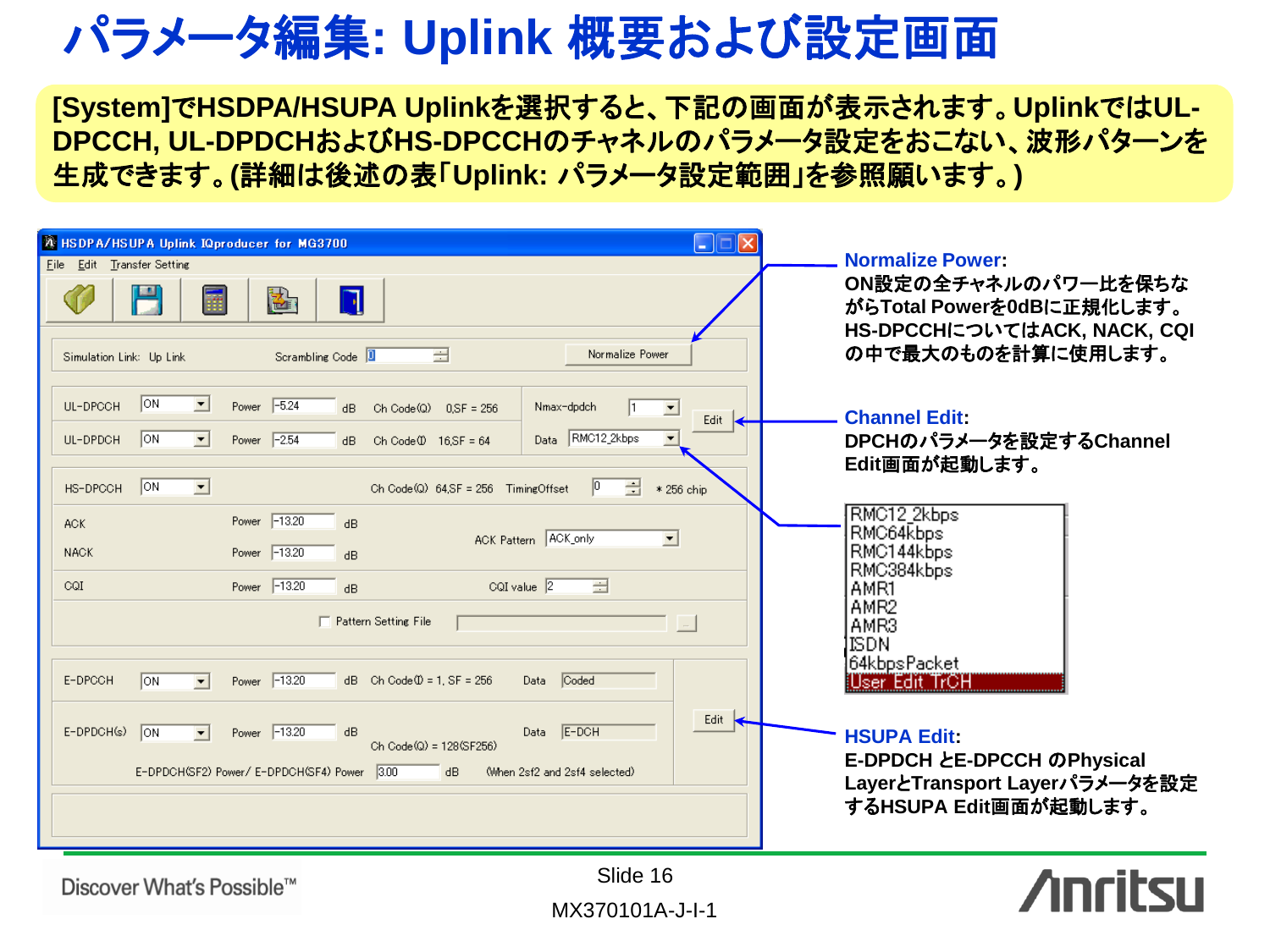### パラメータ編集**: Uplink** 設定画面

#### **Channel Edit** 画面 **HSUPA Edit** 画面

| <b>Channel Edit</b>       |                                   |                                   |                                                      |                                   | ×<br><b>HSU</b> |
|---------------------------|-----------------------------------|-----------------------------------|------------------------------------------------------|-----------------------------------|-----------------|
|                           |                                   | <b>DPCH Edit</b>                  |                                                      |                                   |                 |
|                           |                                   | PhyCH                             |                                                      |                                   |                 |
|                           | UL-DPDCH Data TrCH                | $\blacktriangledown$              | BER                                                  | $\%$                              |                 |
|                           | $\sqrt{a}$<br><b>TFCI</b>         | Ξ                                 | UL-DPCCH Slot Format 40                              | $\blacktriangledown$              |                 |
| UL-DPDCH Spreading Factor | 64                                | ▾                                 | 골<br>Timing Offset $\begin{bmatrix} 0 \end{bmatrix}$ | <b>TPC Edit</b>                   |                 |
|                           |                                   |                                   |                                                      |                                   |                 |
|                           |                                   | TrCH                              |                                                      |                                   |                 |
| Easy Setup                | TrCH Number                       | E<br>$\overline{\phantom{a}}$     |                                                      |                                   |                 |
|                           |                                   |                                   |                                                      | Þ                                 |                 |
|                           | TrCH1                             | TrCH <sub>2</sub>                 | TrCH3                                                | TrCH4                             |                 |
| Data                      | PN9<br>$\blacktriangledown$       | PN9fix<br>$\blacktriangledown$    | PN9fix<br>$\blacktriangledown$                       | PN9fix<br>$\blacktriangledown$    |                 |
| $\Pi$                     | 20ms<br>▾                         | 40 <sub>ms</sub><br>$\vert$       | 20ms<br>▾                                            | 20ms<br>▾                         |                 |
| Max. TrBk Size            | 244                               | 100                               | 244                                                  | 244                               |                 |
|                           | bit<br>244                        | bit<br>100                        | bit<br>244                                           | bit<br>244                        |                 |
| TrBk Size                 | bit                               | <b>bit</b>                        | bit                                                  | bit                               |                 |
| Max.TrBk Set No.          | TrBk *                            | TrBk *<br>l1                      | TrBk *                                               | TrBk *<br>l1                      |                 |
| TrBk Set No.              | $TrBk *$<br>I1                    | TrBk *<br>$\mathsf{I}$            | TrBk *<br>$\mathbf{I}$                               | TrBk *<br>$\vert$ 1               |                 |
| CRC                       | 16bit<br>$\blacktriangledown$     | 12bit<br>$\overline{\phantom{a}}$ | 16bit<br>$\overline{\phantom{a}}$                    | 16bit<br>$\overline{\phantom{a}}$ |                 |
| Coder                     | CC1/3<br>$\overline{\phantom{0}}$ | CC1/3<br>$\overline{\phantom{a}}$ | CC1/3<br>$\overline{\phantom{0}}$                    | CC1/3<br>$\overline{\phantom{0}}$ |                 |
| RM attribute              | 256                               | 256                               | 256                                                  | 256                               |                 |
| <b>BER</b>                | 0.0                               |                                   |                                                      |                                   |                 |
| <b>BLER</b>               | $\sqrt{a}$                        |                                   |                                                      |                                   |                 |
|                           |                                   |                                   |                                                      |                                   |                 |
|                           |                                   |                                   |                                                      |                                   |                 |
|                           | OK                                |                                   | Cancel                                               |                                   |                 |

| <b>HSUPA Edit</b>         |       |                            |            |  |  |
|---------------------------|-------|----------------------------|------------|--|--|
| PhyCH                     |       |                            |            |  |  |
| HARQ Process Setting File |       |                            | $\sim$ 100 |  |  |
| E-DPCCH Data              | Coded | HS-DSCH Configured         | No.        |  |  |
| E-DPDCH Data              | E-DCH | E-DPDCH Channel Codes      | SF256      |  |  |
|                           |       | <b>TrCH</b>                |            |  |  |
| E-DCH TTI                 | 10ms  | Pattern Length             | 1          |  |  |
| Information Bit Payload   | 18    | E-DCH RV Index             | lo.        |  |  |
| E-DCH Payload Data        | PN9   | <b>CRC</b> Error Insertion | Correct    |  |  |
| E-TFCI Information        | 0     | "Happy" Bit                | 10<br>▼    |  |  |
| <b>RSN</b>                | 0     |                            |            |  |  |
| 0K                        |       |                            | Cancel     |  |  |

**Anritsu**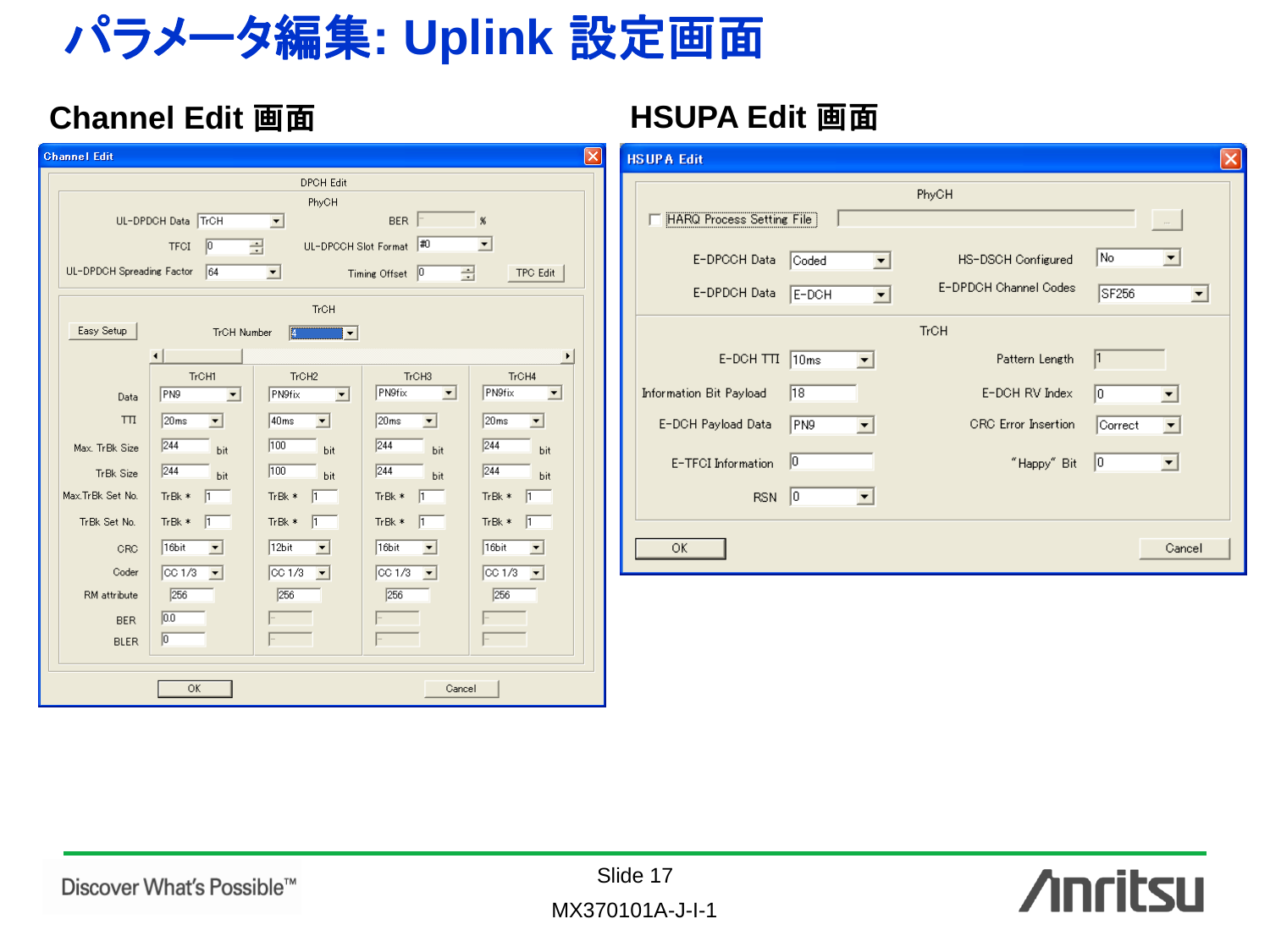### パラメータ編集**: Uplink** パラメータ設定範囲

#### **Uplink Main Edit** 画面

| 表示                     | 設定範囲                        |                                       |  |
|------------------------|-----------------------------|---------------------------------------|--|
| <b>Scrambling Code</b> | $0 - 16777215$              |                                       |  |
|                        | Channel ON/OFF              | ONまたはOFF                              |  |
|                        | Power                       | -40.00 ~ 0.00 dB, 設定分解能0.01 dB        |  |
| UL-DPCCH, UL-DPDCH     | Nmax-dpdch                  | 0, 1                                  |  |
|                        |                             | RMC12.2 Kbps/RMC64 Kbps/RMC144 Kbps/  |  |
|                        | Data                        | RMC384 Kbps/AMR1/AMR2/AMR3/ISDN/      |  |
|                        |                             | 64 Kbps Packet/User Edit TrCH         |  |
|                        | ON/OFF                      | ONまたはOFF                              |  |
|                        | <b>Timing Offset</b>        | $0 - 149$                             |  |
|                        | <b>ACK Power</b>            | -40.00 ~ 0.00 dB, 設定分解能0.01 dB        |  |
| <b>HS-DPCCH</b>        | <b>NACK Power</b>           | -40.00 ~ 0.00 dB, 設定分解能0.01 dB        |  |
|                        | <b>CQI Power</b>            | -40.00 ~ 0.00 dB, 設定分解能0.01 dB        |  |
|                        | <b>ACK Pattern</b>          | ACK_only, NACK_only, alt_ACK_NACK_DTX |  |
|                        | CQI value                   | $0 - 30$                              |  |
|                        | <b>Pattern Setting File</b> | 使用,未使用                                |  |
|                        | E-DPCCH ON/OFF              | ONまたはOFF                              |  |
|                        | E-DPDCH ON/OFF              | ONまたはOFF                              |  |
| E-DPCCH, E-DPDCH       | <b>E-DPCCH Power</b>        | -40.00 ~ 0.00 dB, 設定分解能0.01 dB        |  |
|                        | <b>E-DPDCH Power</b>        | -40.00 ~ 0.00 dB, 設定分解能0.01 dB        |  |
|                        | E-DPDCH(SF2)Power/          | 一10.00 ~ 10.00 dB, 設定分解能0.01 dB       |  |
|                        | E-DPDCH(SF4)Power           |                                       |  |

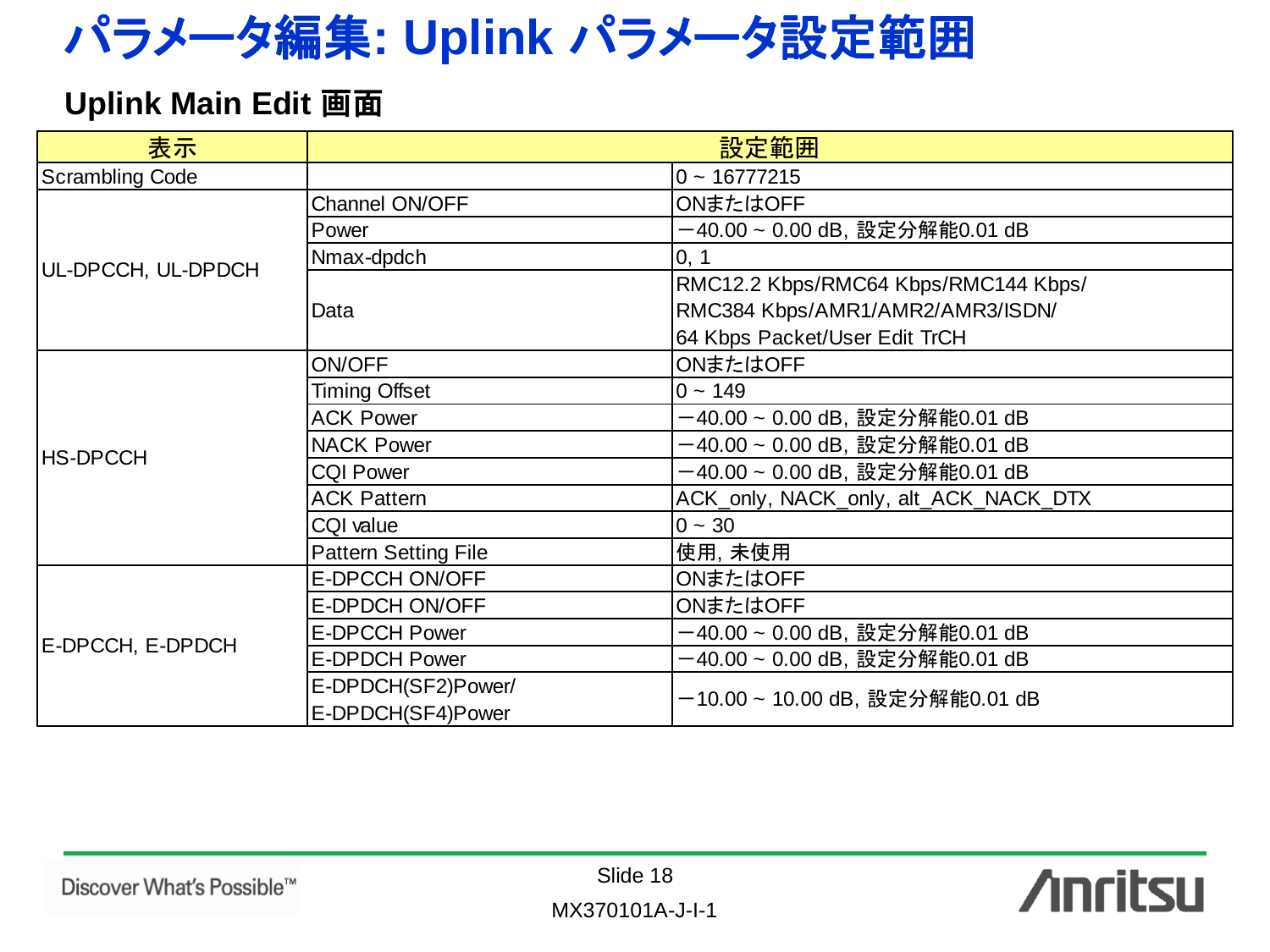### パラメータ編集**: Uplink** パラメータ設定範囲

#### **Channel Edit** 画面

| 表示                          | 設定範囲                    |                                         |  |
|-----------------------------|-------------------------|-----------------------------------------|--|
|                             | <b>UL-DPDCH Data</b>    | PN9/PN9fix/PN15fix/16bitRepeat/TrCH     |  |
|                             | <b>TFCI</b>             | $0 - 1023$                              |  |
|                             | <b>Spreading Factor</b> | 4, 8, 16, 32, 64, 128, 256              |  |
|                             | <b>BER</b>              | 0.0~100.0%, 設定分解能0.1 % (DataがPN9のときに有効) |  |
| <b>DPCH Edit(Phy CH)</b>    | Slot Format             | #0~#1(DataがTr CHのときに有効)                 |  |
|                             | <b>Timing Offset</b>    | $0 - 149$                               |  |
|                             |                         |                                         |  |
|                             | <b>TPC Edit</b>         | 0000 0000 0000 0000 ~                   |  |
|                             |                         |                                         |  |
|                             |                         | 1111 1111 1111 1111                     |  |
|                             | <b>TrCH Number</b>      | $1 - 8$                                 |  |
|                             | Data                    | PN9/PN9fix/PN15fix/16bitRepeat          |  |
|                             | TΠ                      | 10, 20, 40, 80 ms                       |  |
|                             | Max. TrBk Size          | $0 - 5000$                              |  |
|                             | <b>TrBk Size</b>        | $0 - 5000$                              |  |
| <b>DPCH Edit(TrCH Edit)</b> | Max TrBk Set No.        | $0 - 64$                                |  |
|                             | TrBk Set No.            | $0 - 64$                                |  |
|                             | <b>CRC</b>              | 0, 8, 12, 16, 24 bit                    |  |
|                             | Coder                   | CC1/2, CC1/3, TC                        |  |
|                             | RM attribute            | $1 - 256$                               |  |
|                             | <b>BER</b>              | 0.0~100.0%, 設定分解能0.1% (DataがPN9のときに有効)  |  |
|                             | <b>BLER</b>             | 0~100%,設定分解能1% (DataがPN9のときに有効)         |  |

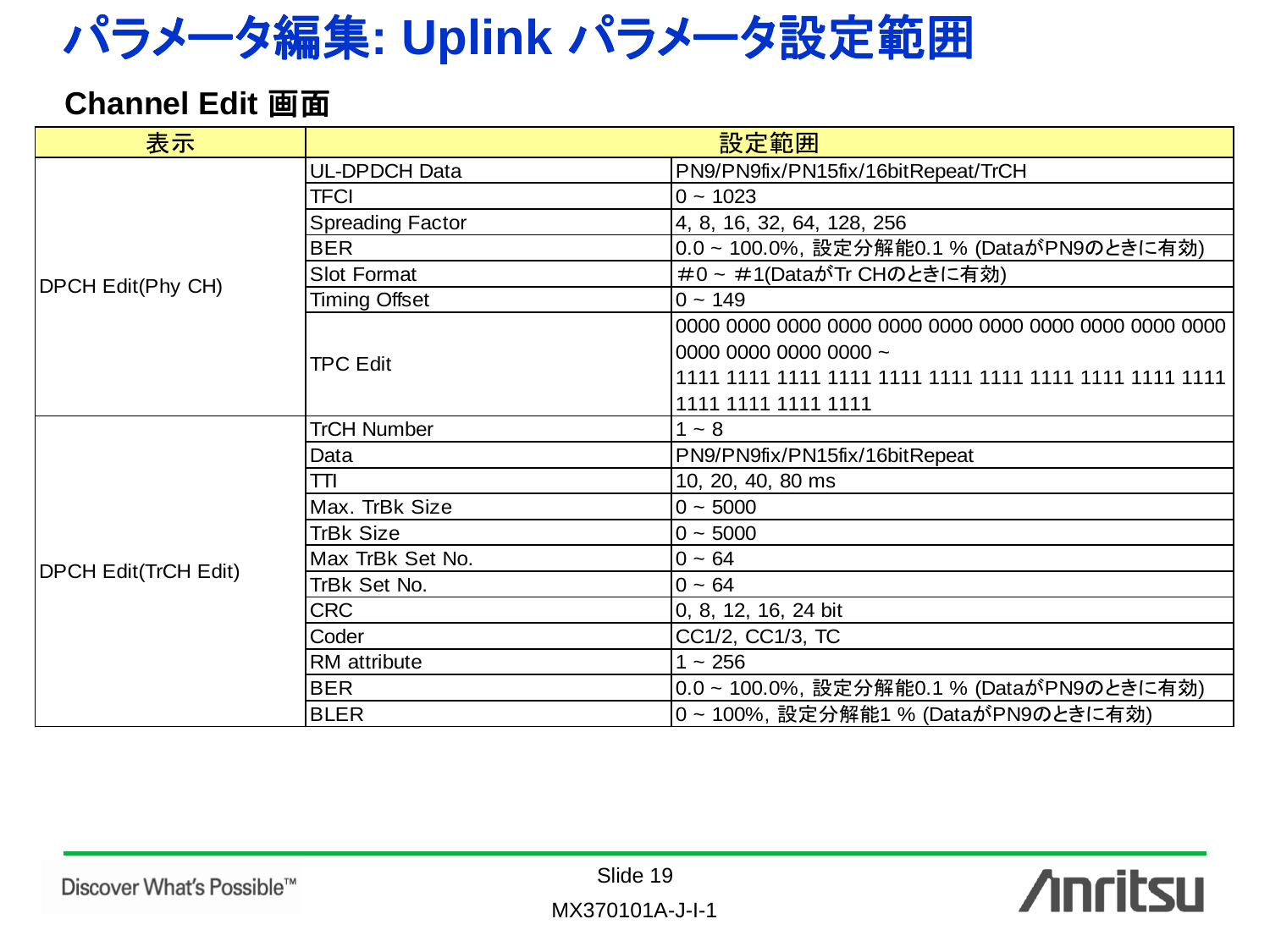### パラメータ編集**: Uplink** パラメータ設定範囲

#### **HSUPA Edit** 画面

| 表示                    | 設定範囲                             |                                                                          |  |
|-----------------------|----------------------------------|--------------------------------------------------------------------------|--|
|                       | <b>HARQ Process Setting File</b> | チェックボックスをチェックすると、コモンダイアログが開きます。<br>使用するHARQ Process Setting Fileを選択できます。 |  |
| E-DPDCH and           | E-DPCCH Data                     | PN9, PN9fix, PN15fix, 16bit repeat, Coded                                |  |
| E-DPCCH Edit (Phy CH) | E-DPDCH Data                     | PN9, PN9fix, PN15fix, 16bit repeat, E-DCH                                |  |
|                       | <b>HS-DSCH Configured</b>        | Yes, No                                                                  |  |
|                       | <b>E-DPDCH Channel Codes</b>     | SF256, SF128, SF64, SF32, SF16, SF8, SF4,<br>2SF4, 2SF2, 2SF2and2SF4     |  |
|                       | E-DCH TTI                        | 2 ms, 10 ms                                                              |  |
|                       | Information Bit Payload          | 18~11484(E-DCH TTI = 2 msの場合),<br>18~20000(E-DCH TTI = 10 msの場合)         |  |
|                       | E-DCH Payload Data               | PN9, PN9fix, PN15fix, 16bit repeat                                       |  |
| E-DPDCH and           | <b>E-TFCI Information</b>        | $0 - 127$                                                                |  |
| E-DPCCH Edit (Tr CH)  | <b>RSN</b>                       | $0 - 3$                                                                  |  |
|                       | Pattern Length                   | 表示のみ                                                                     |  |
|                       | E-DCH RV Index                   | $0 - 3$                                                                  |  |
|                       | <b>CRC Error Insertion</b>       | Correct, Error                                                           |  |
|                       | Happy Bit                        | 0, 1                                                                     |  |

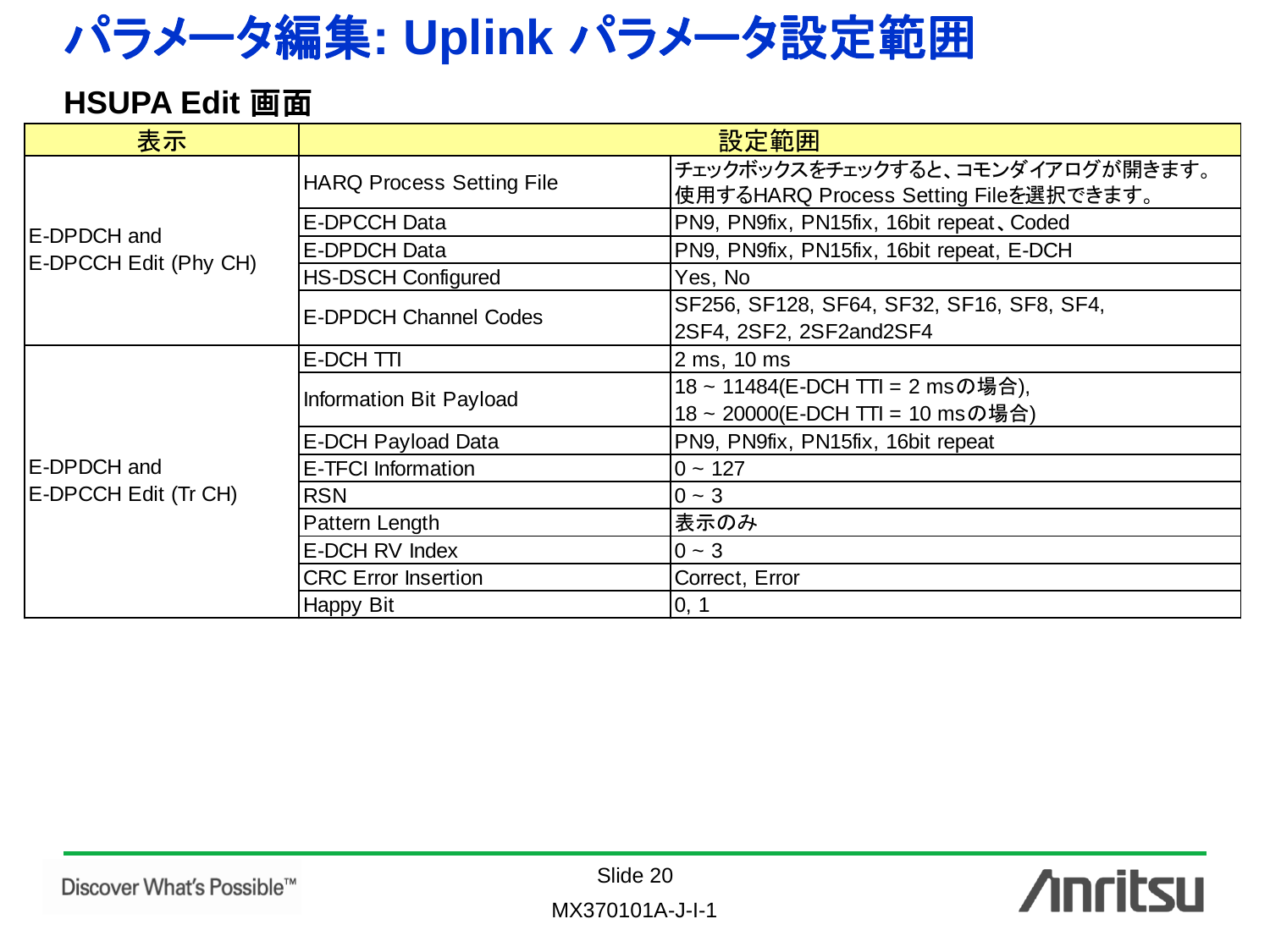### 波形生成**: Calculation**

#### **"Calculation"**をクリックすると、波形パターンの生成を開始します。



Discover What's Possible™

MX370101A-J-I-1 Slide 21

**Anritsu**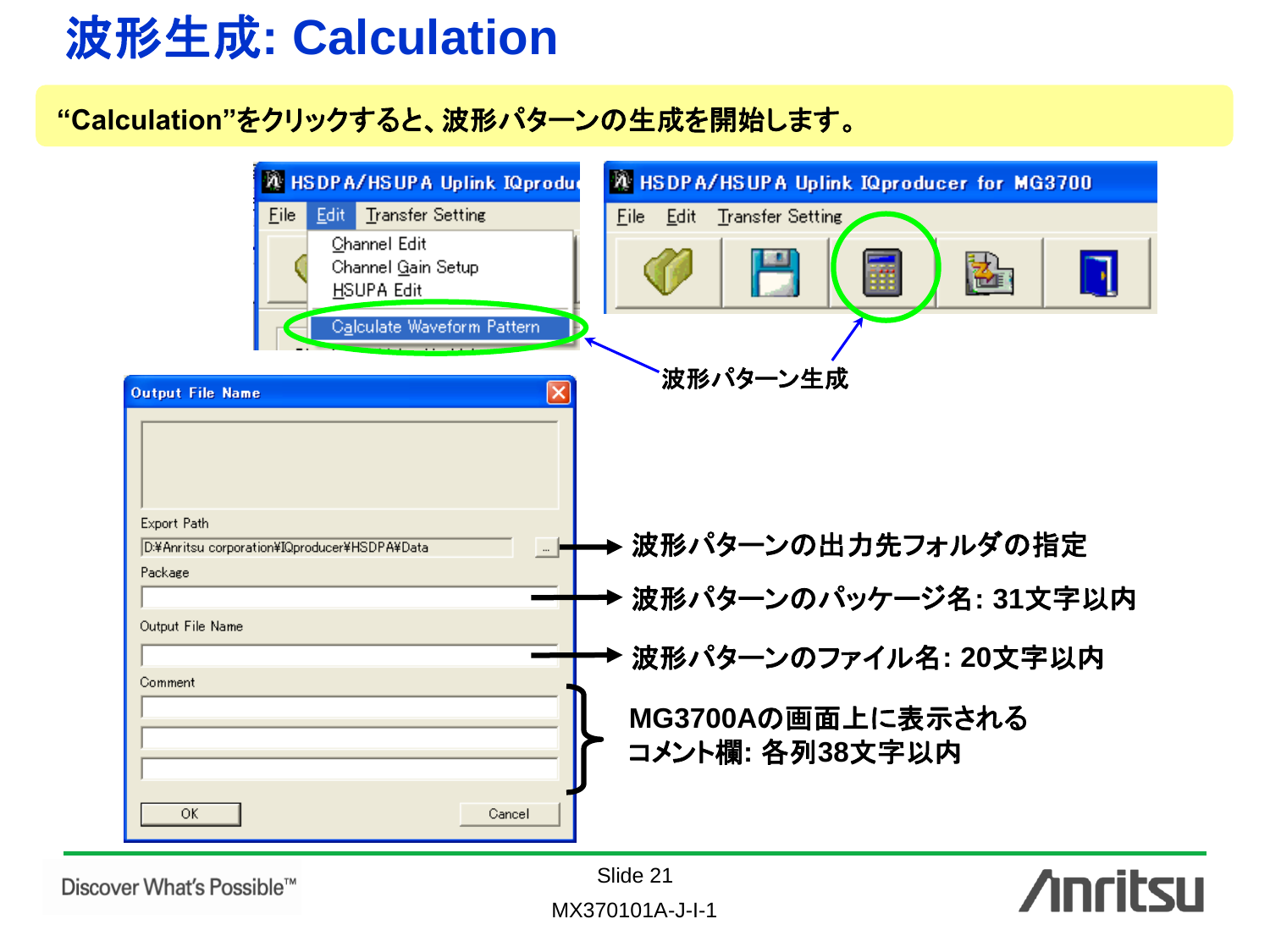波形パターン転送

#### **LAN**経由で**MG3700A**と**PC**を接続します

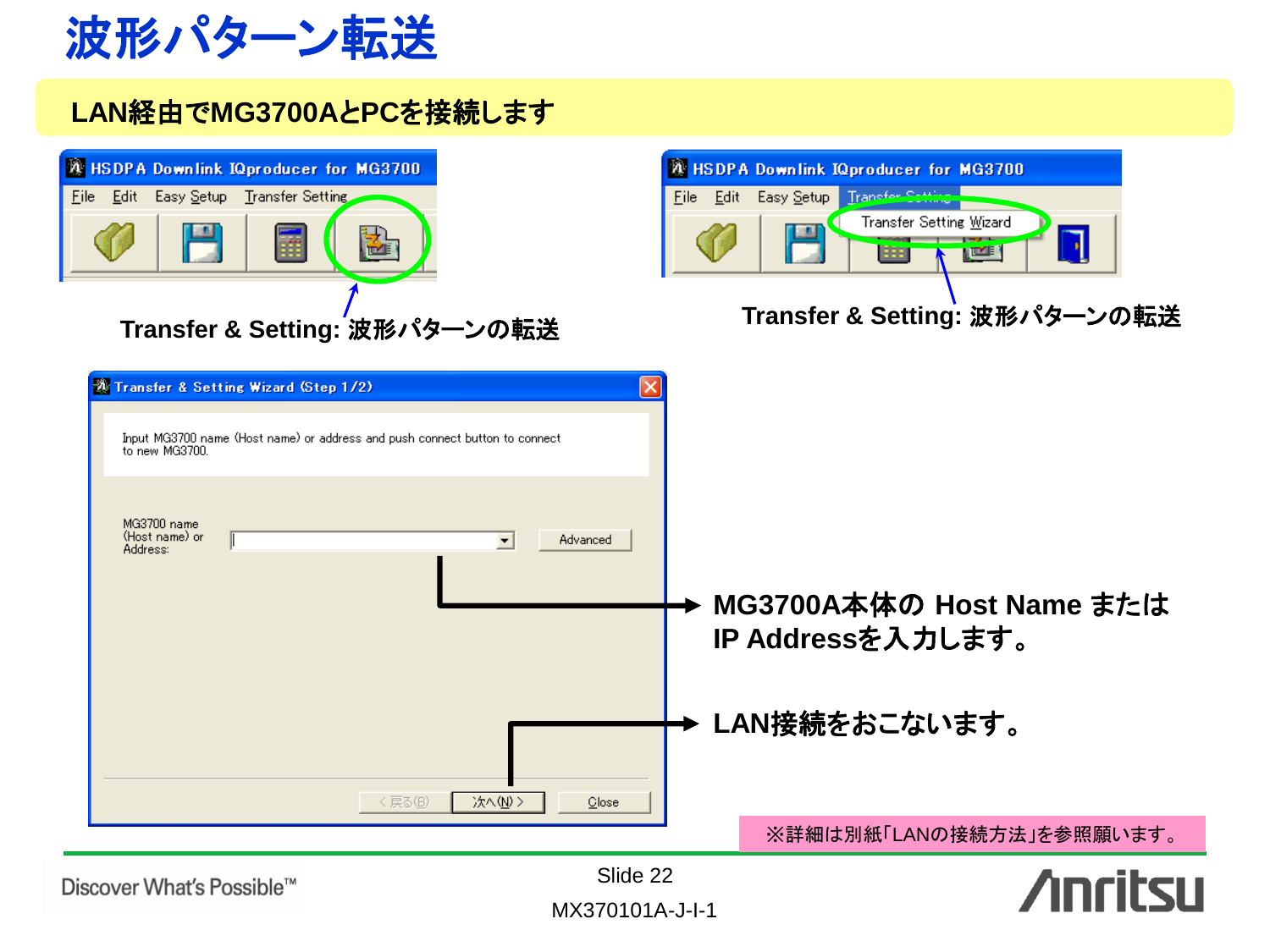

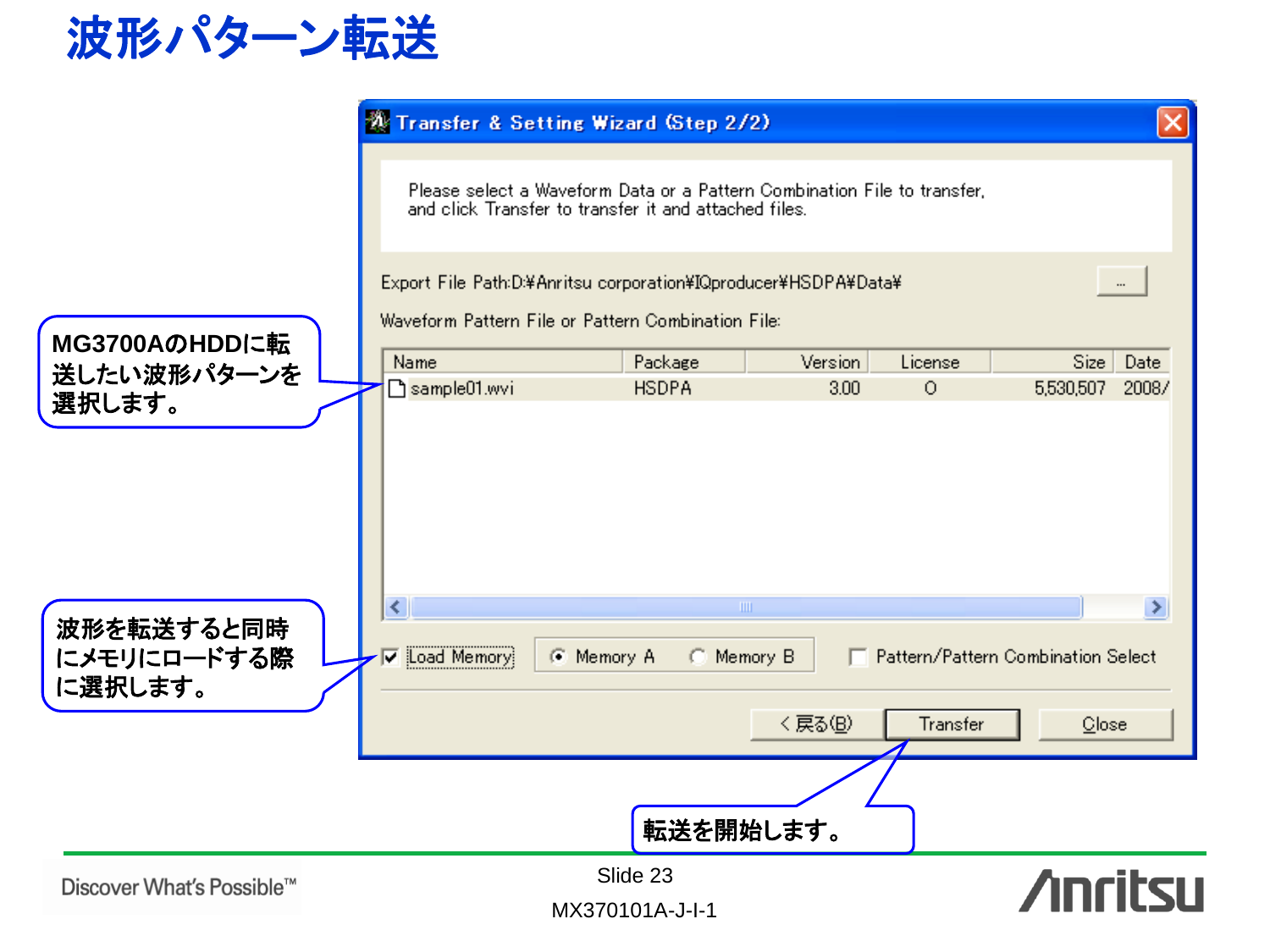

#### 各項目の数値や設定を、パラメータファイルとして保存し、読み出すことができます。

|                     | <b>A HSDPA/HSUPA Downlink IQprodu</b>                         | A HSDPA/HSUPA Downlink IQproducer for MG3700    |  |  |
|---------------------|---------------------------------------------------------------|-------------------------------------------------|--|--|
|                     | Easy <u>S</u> etup<br>Transfer Setting<br>Edit.<br>Eile:      | Edit<br>Easy Setup<br>File:<br>Transfer Setting |  |  |
| ファイルの読出~<br>ファイルの保存 | Select Option<br>Recall Parameter File<br>Save Parameter File | 卜<br>壽                                          |  |  |
|                     | Exit                                                          |                                                 |  |  |

ファイルの読出 |

ファイルの保存

| 名前を付けて保存                                                                           | 7X | 7X<br>ファイルを開く                                                                     |   |
|------------------------------------------------------------------------------------|----|-----------------------------------------------------------------------------------|---|
| ←国合画・<br>保存する場所(1):<br><b>E</b> HSDPA<br>▾                                         |    | 白色的画<br>ファイルの場所(0)<br><b>B</b> HSDPA<br>$\blacktriangledown$<br>⇚                 |   |
| <b>D</b> ata<br>DPCH_Param<br>Tmp<br><b>同</b> HSDADowninit.prm<br>同 HSDAUpinit.prm |    | Data<br>DPCH_Param<br><b>□</b> Tmp<br><b>同</b> HSDADowninit.prm<br>HSDAUpinit.prm |   |
| ファイル名(N):<br>保存(S)                                                                 |    | ファイル名(N):<br>厭◎                                                                   |   |
| ファイルの種類(T):<br>キャンセル<br>Setting Files (*.prm)                                      | m  | ファイルの種類(I):<br>キャンセル<br>Setting Files (*.prm)                                     | n |

#### ファイルの保存画面 ファイルの読出画面